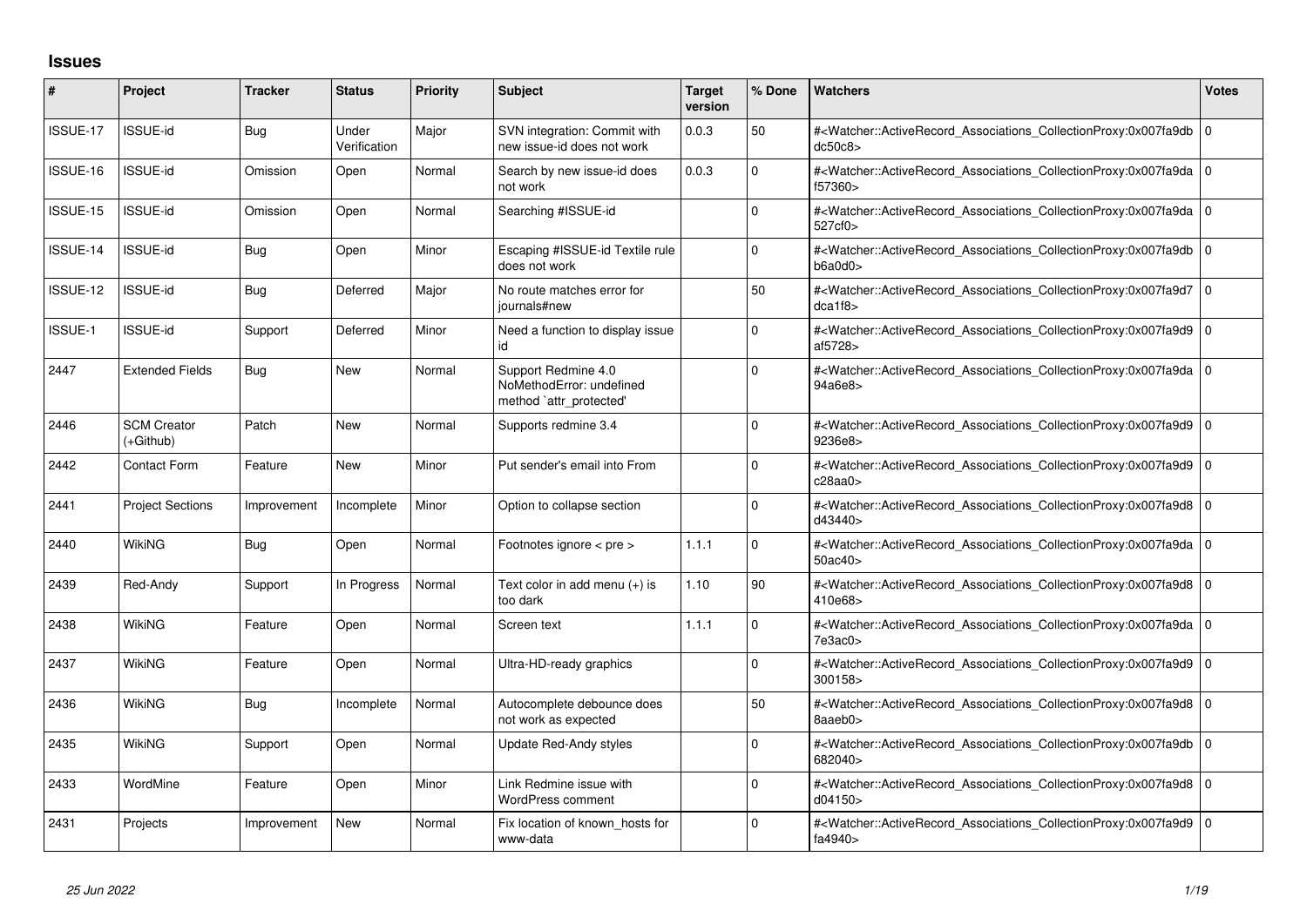| #    | Project                         | <b>Tracker</b> | <b>Status</b> | Priority | <b>Subject</b>                                                                              | <b>Target</b><br>version | % Done       | <b>Watchers</b>                                                                                                                                          | Votes |
|------|---------------------------------|----------------|---------------|----------|---------------------------------------------------------------------------------------------|--------------------------|--------------|----------------------------------------------------------------------------------------------------------------------------------------------------------|-------|
| 2430 | CD-Index                        | Feature        | Open          | Normal   | (Non-)interactive mode for<br>cdindex                                                       |                          | $\Omega$     | # <watcher::activerecord_associations_collectionproxy:0x007fa9d9<br>ft2de8</watcher::activerecord_associations_collectionproxy:0x007fa9d9<br>            | l o   |
| 2429 | CD-Index                        | Feature        | Incomplete    | Normal   | Flag for broken media                                                                       |                          | 0            | # <watcher::activerecord_associations_collectionproxy:0x007fa9d8 0<br=""  ="">79db58&gt;</watcher::activerecord_associations_collectionproxy:0x007fa9d8> |       |
| 2427 | CD-Index                        | Feature        | Incomplete    | Normal   | Tags                                                                                        |                          | $\Omega$     | # <watcher::activerecord_associations_collectionproxy:0x007fa9da 0<br=""  ="">72d860&gt;</watcher::activerecord_associations_collectionproxy:0x007fa9da> |       |
| 2426 | CD-Index                        | Feature        | Incomplete    | Normal   | Tool to modify data (cdmodify?)                                                             |                          | $\Omega$     | # <watcher::activerecord_associations_collectionproxy:0x007fa9da 0<br=""  ="">42f910&gt;</watcher::activerecord_associations_collectionproxy:0x007fa9da> |       |
| 2425 | CD-Index                        | Feature        | <b>New</b>    | Normal   | Content rating data for images<br>and videos                                                |                          | $\Omega$     | # <watcher::activerecord 0<br="" associations="" collectionproxy:0x007fa9d9=""  ="">a1c338&gt;</watcher::activerecord>                                   |       |
| 2424 | CD-Index                        | Feature        | <b>New</b>    | Normal   | Option to skip thumbnail(s)                                                                 |                          | $\Omega$     | # <watcher::activerecord_associations_collectionproxy:0x007fa9da 0<br=""  ="">279850&gt;</watcher::activerecord_associations_collectionproxy:0x007fa9da> |       |
| 2423 | WikiNG                          | Feature        | Incomplete    | Normal   | markdown support?                                                                           |                          | O            | # <watcher::activerecord associations="" collectionproxy:0x007fa9d9<br="">94c840&gt;</watcher::activerecord>                                             | l O   |
| 2422 | Subscription                    | Bug            | <b>New</b>    | Normal   | User is not removed from<br>project subscribers table when<br>user is deleted from Redmine. |                          | 0            | # <watcher::activerecord 0<br="" associations="" collectionproxy:0x007fa9db=""  ="">80f4a8&gt;</watcher::activerecord>                                   |       |
| 2421 | <b>SCM Creator</b><br>(+Github) | <b>Bug</b>     | <b>New</b>    | Normal   | The access to Git is based on<br>projects identifier.                                       |                          | $\Omega$     | # <watcher::activerecord_associations_collectionproxy:0x007fa9d8 0<br=""  ="">b839c0&gt;</watcher::activerecord_associations_collectionproxy:0x007fa9d8> |       |
| 2420 | <b>SCM Creator</b><br>(+Github) | Bug            | New           | Normal   | Creating a Github repository<br>fails                                                       |                          | $\Omega$     | # <watcher::activerecord_associations_collectionproxy:0x007fa9db<br>511878&gt;</watcher::activerecord_associations_collectionproxy:0x007fa9db<br>        | l 0   |
| 2416 | Projects                        | Feature        | <b>New</b>    | Normal   | <b>Starred issues</b>                                                                       |                          | <sup>0</sup> | # <watcher::activerecord_associations_collectionproxy:0x007fa9da 0<br=""  ="">atc9f0</watcher::activerecord_associations_collectionproxy:0x007fa9da>     |       |
| 2414 | Red-Andy                        | Feature        | Incomplete    | Minor    | Break long application.css into<br>sections?                                                |                          | $\Omega$     | # <watcher::activerecord associations="" collectionproxy:0x007fa9db<br="">85db58&gt;</watcher::activerecord>                                             | l O   |
| 2413 | WikiNG                          | Feature        | Incomplete    | Minor    | Custom links syntax                                                                         |                          | <sup>0</sup> | # <watcher::activerecord_associations_collectionproxy:0x007fa9d9<br>d3d878&gt;</watcher::activerecord_associations_collectionproxy:0x007fa9d9<br>        | l o   |
| 2407 | <b>Sidebar Content</b>          | Feature        | Open          | Normal   | Improve support of Wiki page<br>on sidebar                                                  | 0.2.0                    | $\Omega$     | # <watcher::activerecord_associations_collectionproxy:0x007fa9d9 0<br=""  ="">d256d8&gt;</watcher::activerecord_associations_collectionproxy:0x007fa9d9> |       |
| 2406 | Projects                        | Feature        | Open          | Minor    | List of forks for projects                                                                  |                          | $\Omega$     | # <watcher::activerecord 0<br="" associations="" collectionproxy:0x007fa9db=""  ="">2c0a88&gt;</watcher::activerecord>                                   |       |
| 2405 | <b>Sidebar Content</b>          | Feature        | Open          | Minor    | Edit link for Wiki pages                                                                    | 0.2.0                    | 0            | # <watcher::activerecord associations="" collectionproxy:0x007fa9db<br="">8f0db8</watcher::activerecord>                                                 | 0     |
| 2404 | <b>RedPress</b>                 | Bug            | Incomplete    | Normal   | Redmine now requires POST<br>for logout                                                     |                          | $\Omega$     | # <watcher::activerecord_associations_collectionproxy:0x007fa9d9 0<br=""  ="">44b030&gt;</watcher::activerecord_associations_collectionproxy:0x007fa9d9> |       |
| 2401 | <b>Project Sections</b>         | Improvement    | Open          | Normal   | Section support for Extended<br>Fields                                                      |                          | $\Omega$     | # <watcher::activerecord_associations_collectionproxy:0x007fa9d9<br>926320&gt;</watcher::activerecord_associations_collectionproxy:0x007fa9d9<br>        | l O   |
| 2400 | Projects                        | Support        | <b>New</b>    | Normal   | Redmine $<$ 3.x clean up                                                                    |                          | $\Omega$     | # <watcher::activerecord 0<br="" associations="" collectionproxy:0x007fa9da=""  ="">4dc930&gt;</watcher::activerecord>                                   |       |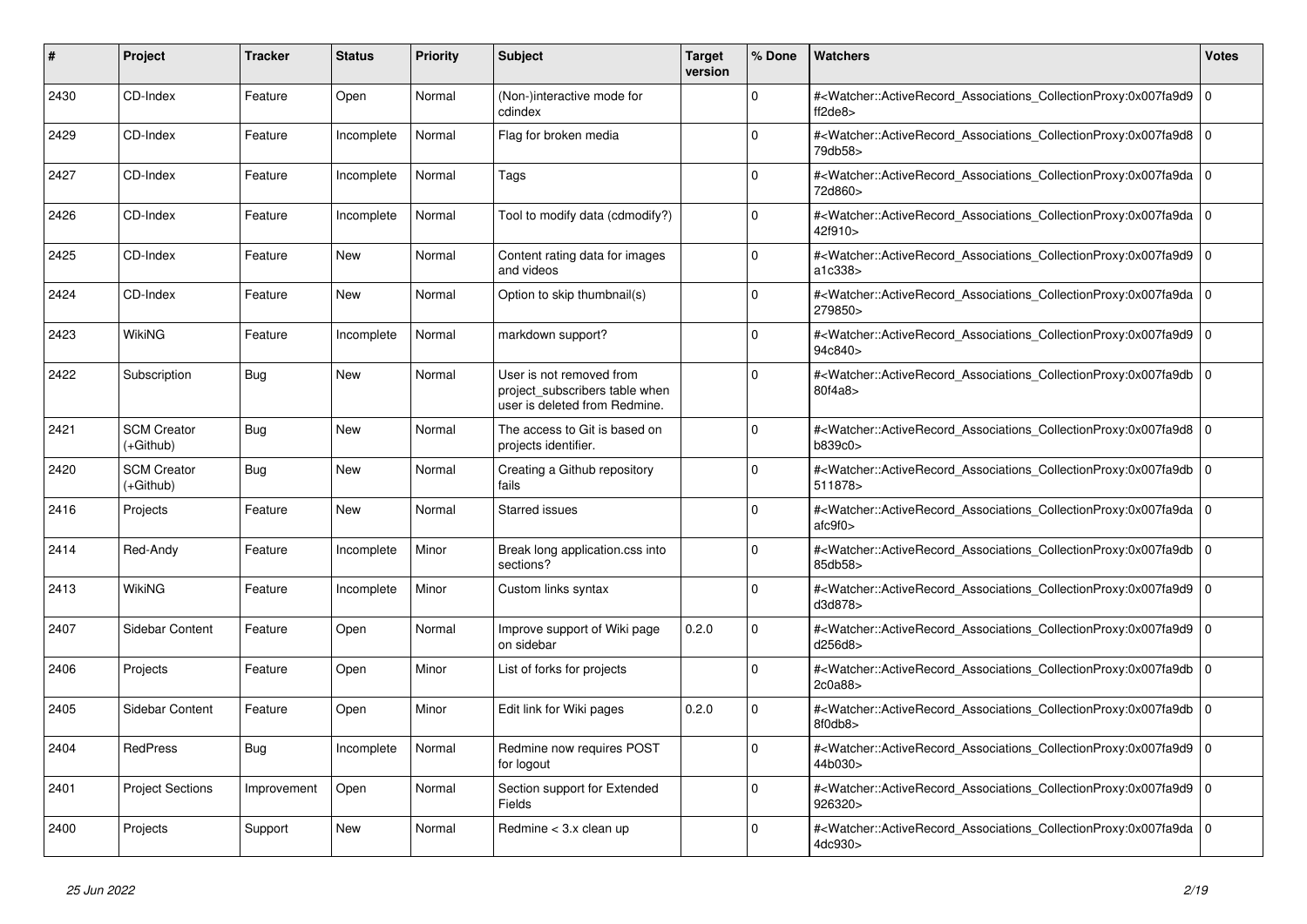| #    | Project                         | <b>Tracker</b> | <b>Status</b>         | <b>Priority</b> | <b>Subject</b>                                                            | <b>Target</b><br>version | % Done       | <b>Watchers</b>                                                                                                                                          | Votes |
|------|---------------------------------|----------------|-----------------------|-----------------|---------------------------------------------------------------------------|--------------------------|--------------|----------------------------------------------------------------------------------------------------------------------------------------------------------|-------|
| 2399 | Projects                        | Support        | <b>New</b>            | Normal          | ChiliProject cleanup                                                      |                          | $\Omega$     | # <watcher::activerecord_associations_collectionproxy:0x007fa9db<br>624850&gt;</watcher::activerecord_associations_collectionproxy:0x007fa9db<br>        | l o   |
| 2392 | WikiNG                          | Feature        | Incomplete            | Normal          | Hierarcial Numbered headers                                               |                          | 0            | # <watcher::activerecord_associations_collectionproxy:0x007fa9da 0<br=""  ="">608cf0&gt;</watcher::activerecord_associations_collectionproxy:0x007fa9da> |       |
| 2391 | <b>Contact Form</b>             | Support        | In Progress           | Normal          | Redmine 3.1 support?                                                      | 0.1.2                    | 50           | # <watcher::activerecord 0<br="" associations="" collectionproxy:0x007fa9da=""  ="">e30540&gt;</watcher::activerecord>                                   |       |
| 2389 | <b>SCM Creator</b><br>(+Github) | Feature        | <b>New</b>            | Normal          | Reporter, non members and<br>anonymous have too much<br>access by default |                          | $\Omega$     | # <watcher::activerecord_associations_collectionproxy:0x007fa9da 0<br=""  ="">fb54d8</watcher::activerecord_associations_collectionproxy:0x007fa9da>     |       |
| 2384 | Hooks Manager                   | <b>Bug</b>     | In Progress           | Normal          | Redmine v3?                                                               | 1.0.2                    | 50           | # <watcher::activerecord_associations_collectionproxy:0x007fa9da 0<br=""  ="">c1f828&gt;</watcher::activerecord_associations_collectionproxy:0x007fa9da> |       |
| 2383 | <b>Extended Fields</b>          | Feature        | Open                  | Normal          | Multiselect for Project fields                                            |                          | $\Omega$     | # <watcher::activerecord 0<br="" associations="" collectionproxy:0x007fa9d9=""  ="">5d1490&gt;</watcher::activerecord>                                   |       |
| 2378 | <b>Project Alias</b>            | Bug            | In Progress           | Major           | Compatibility to Redmine 3.0.1                                            | 0.1.1                    | 100          | # <watcher::activerecord_associations_collectionproxy:0x007fa9da 0<br=""  ="">b16300&gt;</watcher::activerecord_associations_collectionproxy:0x007fa9da> |       |
| 2377 | WikiNG                          | Support        | <b>New</b>            | Normal          | Custom macros work, but icon<br>macros do not                             |                          | $\Omega$     | # <watcher::activerecord_associations_collectionproxy:0x007fa9da 0<br=""  ="">b6ba08</watcher::activerecord_associations_collectionproxy:0x007fa9da>     |       |
| 2374 | <b>Extended Fields</b>          | Feature        | Open                  | Normal          | Project Selection from a specific<br>branch of the project tree           |                          | $\Omega$     | # <watcher::activerecord_associations_collectionproxy:0x007fa9da 0<br=""  ="">5c5978&gt;</watcher::activerecord_associations_collectionproxy:0x007fa9da> |       |
| 2373 | Red-Andy                        | Feature        | Open                  | Normal          | Replacement for Georgia?                                                  |                          | $\Omega$     | # <watcher::activerecord_associations_collectionproxy:0x007fa9d9<br>6b81b0&gt;</watcher::activerecord_associations_collectionproxy:0x007fa9d9<br>        | l o   |
| 2372 | Meta                            | Feature        | Open                  | Normal          | Microdata for breadcrumbs                                                 |                          | <sup>0</sup> | # <watcher::activerecord 0<br="" associations="" collectionproxy:0x007fa9da=""  ="">bf9178&gt;</watcher::activerecord>                                   |       |
| 2371 | Meta                            | Feature        | Open                  | Normal          | Rich snippets for Wiki                                                    |                          | $\Omega$     | # <watcher::activerecord_associations_collectionproxy:0x007fa9da 0<br=""  ="">6b3308&gt;</watcher::activerecord_associations_collectionproxy:0x007fa9da> |       |
| 2370 | Meta                            | Feature        | Open                  | Normal          | Rich snippets for news                                                    |                          | $\Omega$     | # <watcher::activerecord associations="" collectionproxy:0x007fa9db<br="">49a638&gt;</watcher::activerecord>                                             | 0     |
| 2369 | Meta                            | Feature        | Open                  | Normal          | Rich snippets for software apps                                           |                          | $\Omega$     | # <watcher::activerecord 0<br="" associations="" collectionproxy:0x007fa9da=""  ="">8e3b00&gt;</watcher::activerecord>                                   |       |
| 2368 | RedWord                         | <b>Bug</b>     | Open                  | Minor           | Next and prev links for<br>multi-page articles                            |                          | $\Omega$     | # <watcher::activerecord_associations_collectionproxy:0x007fa9da 0<br=""  ="">fa0e70&gt;</watcher::activerecord_associations_collectionproxy:0x007fa9da> |       |
| 2365 | <b>Extended Fields</b>          | Feature        | In Progress           | Normal          | Adding Redmine 3.0 support                                                | 0.2.4                    | 50           | # <watcher::activerecord associations="" collectionproxy:0x007fa9da<br="">5920f0&gt;</watcher::activerecord>                                             | l O   |
| 2363 | Sidebar Content                 | Patch          | Under<br>Verification | Normal          | Sidebar Redmine 3.0.0                                                     | 0.2.0                    | <sup>0</sup> | # <watcher::activerecord_associations_collectionproxy:0x007fa9db<br>4bd188&gt;</watcher::activerecord_associations_collectionproxy:0x007fa9db<br>        | l o   |
| 2362 | OpenID Fix                      | <b>Bug</b>     | Incomplete            | Major           | Redmine 3 Compatibilty                                                    |                          | $\Omega$     | # <watcher::activerecord associations="" collectionproxy:0x007fa9db<br="">81c0b8&gt;</watcher::activerecord>                                             | l O   |
| 2359 | <b>Extended Fields</b>          | <b>Bug</b>     | In Progress           | Normal          | Extended fields plugin breaks<br>PDF export                               | 0.2.4                    | 90           | # <watcher::activerecord_associations_collectionproxy:0x007fa9da<br>c04d20&gt;</watcher::activerecord_associations_collectionproxy:0x007fa9da<br>        | l O   |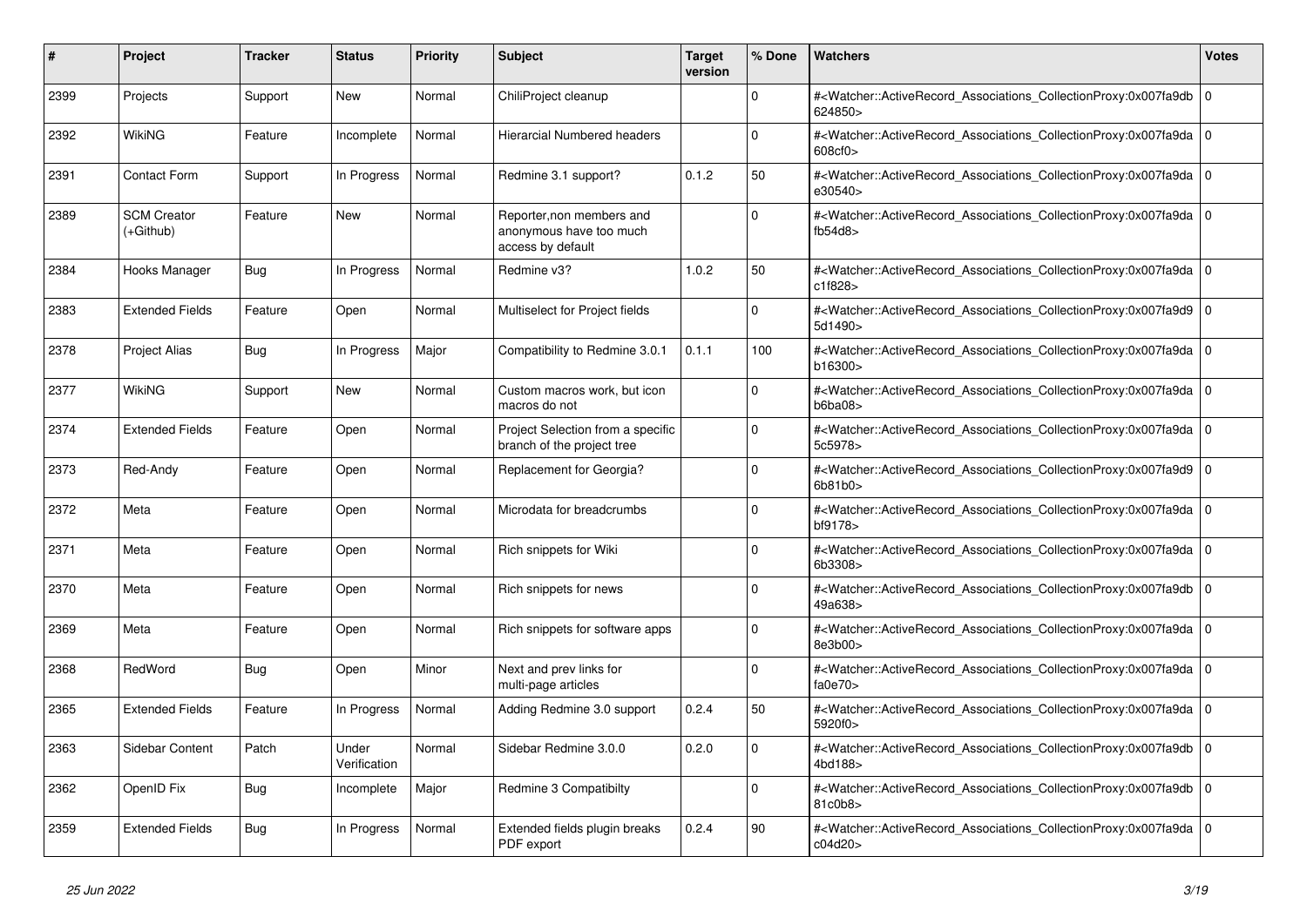| #    | Project                           | <b>Tracker</b> | <b>Status</b>         | <b>Priority</b> | <b>Subject</b>                                                                | <b>Target</b><br>version | % Done      | Watchers                                                                                                                                                                  | <b>Votes</b> |
|------|-----------------------------------|----------------|-----------------------|-----------------|-------------------------------------------------------------------------------|--------------------------|-------------|---------------------------------------------------------------------------------------------------------------------------------------------------------------------------|--------------|
| 2356 | <b>SCM Creator</b><br>$(+Github)$ | <b>Bug</b>     | New                   | Normal          | Repositories not removed from<br>file system                                  |                          | 0           | # <watcher::activerecord 0<br="" associations="" collectionproxy:0x007fa9d9=""><math>917</math>be<math>0</math></watcher::activerecord>                                   |              |
| 2350 | <b>Extended Fields</b>            | <b>Bug</b>     | Under<br>Verification | Normal          | Extended Field Values that are<br>nil produce an error                        | 0.2.4                    | $\Omega$    | # <watcher::activerecord_associations_collectionproxy:0x007fa9db 0<br=""><math>0</math>fcdf<math>0</math></watcher::activerecord_associations_collectionproxy:0x007fa9db> |              |
| 2349 | <b>Extended Fields</b>            | <b>Bug</b>     | Open                  | Critical        | Redmine Bulk edit doesn't work<br>when extended_field plugin is<br>installed  | 0.2.4                    | $\Omega$    | # <watcher::activerecord_associations_collectionproxy:0x007fa9da 0<br=""  ="">f598b8&gt;</watcher::activerecord_associations_collectionproxy:0x007fa9da>                  |              |
| 2348 | <b>Extended Fields</b>            | <b>Bug</b>     | Open                  | Normal          | Buggy implementation at<br>list.html.erb                                      | 0.2.4                    | 0           | # <watcher::activerecord_associations_collectionproxy:0x007fa9d9 0<br=""  ="">259a60&gt;</watcher::activerecord_associations_collectionproxy:0x007fa9d9>                  |              |
| 2346 | <b>Project Sections</b>           | Bug            | Incomplete            | Normal          | Project list shifts when there are<br>more text in sidebar                    |                          | $\Omega$    | # <watcher::activerecord_associations_collectionproxy:0x007fa9db 0<br=""  ="">d46db8</watcher::activerecord_associations_collectionproxy:0x007fa9db>                      |              |
| 2344 | <b>Extended Fields</b>            | Support        | Open                  | Normal          | Installation failure: uninitialized<br>constant ExtendedFieldsHelper          |                          | 10          | # <watcher::activerecord_associations_collectionproxy:0x007fa9da 0<br=""  ="">663a60&gt;</watcher::activerecord_associations_collectionproxy:0x007fa9da>                  |              |
| 2343 | <b>SCM Creator</b><br>(+Github)   | Bug            | Open                  | Major           | Internal error when creating<br>projects having a List format<br>custom field | 0.5.1                    | $\Omega$    | # <watcher::activerecord_associations_collectionproxy:0x007fa9db 0<br="">451730&gt;</watcher::activerecord_associations_collectionproxy:0x007fa9db>                       |              |
| 2341 | <b>Project Alias</b>              | Patch          | Under<br>Verification | Normal          | Underscore support for<br>Redmine                                             | 0.1.1                    | $\Omega$    | # <watcher::activerecord_associations_collectionproxy:0x007fa9da 0<br=""  ="">a97bb8</watcher::activerecord_associations_collectionproxy:0x007fa9da>                      |              |
| 2334 | <b>SCM Creator</b><br>(+Github)   | Bug            | Open                  | Normal          | Github API does not load                                                      | 0.5.1                    | $\Omega$    | # <watcher::activerecord_associations_collectionproxy:0x007fa9d8 0<br=""  ="">bf5228&gt;</watcher::activerecord_associations_collectionproxy:0x007fa9d8>                  |              |
| 2329 | <b>WikiNG</b>                     | <b>Bug</b>     | Under<br>Verification | Major           | Mentions visibility                                                           |                          | 50          | # <watcher::activerecord_associations_collectionproxy:0x007fa9da 0<br=""  ="">588e10&gt;</watcher::activerecord_associations_collectionproxy:0x007fa9da>                  |              |
| 2328 | <b>Extended Fields</b>            | Patch          | Under<br>Verification | Normal          | Make the Project type custom<br>fields sortable in issue lists                | 0.2.4                    | $\Omega$    | # <watcher::activerecord_associations_collectionproxy:0x007fa9db 0<br=""  ="">0a1ab8</watcher::activerecord_associations_collectionproxy:0x007fa9db>                      |              |
| 2327 | <b>Project Settings</b>           | <b>Bug</b>     | New                   | Normal          | visual styles of sections are not<br>applied                                  |                          | $\Omega$    | # <watcher::activerecord_associations_collectionproxy:0x007fa9da 0<br=""  ="">c307b8&gt;</watcher::activerecord_associations_collectionproxy:0x007fa9da>                  |              |
| 2326 | <b>SCM Creator</b><br>(+Github)   | Bug            | Open                  | Normal          | redmine_scm is incompatible<br>with redmine_git_hosting now?                  | 0.5.1                    | $\Omega$    | # <watcher::activerecord_associations_collectionproxy:0x007fa9d9 0<br="">e21e38&gt;</watcher::activerecord_associations_collectionproxy:0x007fa9d9>                       |              |
| 2325 | <b>SCM Creator</b><br>$(+Github)$ | <b>Bug</b>     | Incomplete            | Normal          | Cannot add existing github repo                                               |                          | $\mathbf 0$ | # <watcher::activerecord_associations_collectionproxy:0x007fa9db 0<br=""  ="">042838&gt;</watcher::activerecord_associations_collectionproxy:0x007fa9db>                  |              |
| 2324 | Contact Form                      | Bug            | New                   | Normal          | Submitter information missing<br>on email.                                    |                          | $\Omega$    | # <watcher::activerecord_associations_collectionproxy:0x007fa9db 0<br=""  ="">9396a8&gt;</watcher::activerecord_associations_collectionproxy:0x007fa9db>                  |              |
| 2323 | <b>Contact Form</b>               | <b>Bug</b>     | New                   | Normal          | non-english characters on Full<br>name                                        |                          | $\Omega$    | # <watcher::activerecord_associations_collectionproxy:0x007fa9da 0<br="">0adb48&gt;</watcher::activerecord_associations_collectionproxy:0x007fa9da>                       |              |
| 2322 | WikiNG                            | Bug            | Deferred              | Normal          | Viewing user pages does not<br>work after rename                              |                          | $\mathbf 0$ | # <watcher::activerecord 0<br="" associations="" collectionproxy:0x007fa9db="">f0df98</watcher::activerecord>                                                             |              |
| 2321 | RedPress                          | Bug            | Open                  | Normal          | Users are still able to register in<br>WordPress                              |                          | $\Omega$    | # <watcher::activerecord 0<br="" associations="" collectionproxy:0x007fa9da="">511950&gt;</watcher::activerecord>                                                         |              |
| 2320 | <b>Extended Fields</b>            | Bug            | Under<br>Verification | Normal          | Internal error when opening<br>issues tab                                     | 0.2.4                    | $\mathbf 0$ | # <watcher::activerecord_associations_collectionproxy:0x007fa9db 0<br=""  ="">8121d0&gt;</watcher::activerecord_associations_collectionproxy:0x007fa9db>                  |              |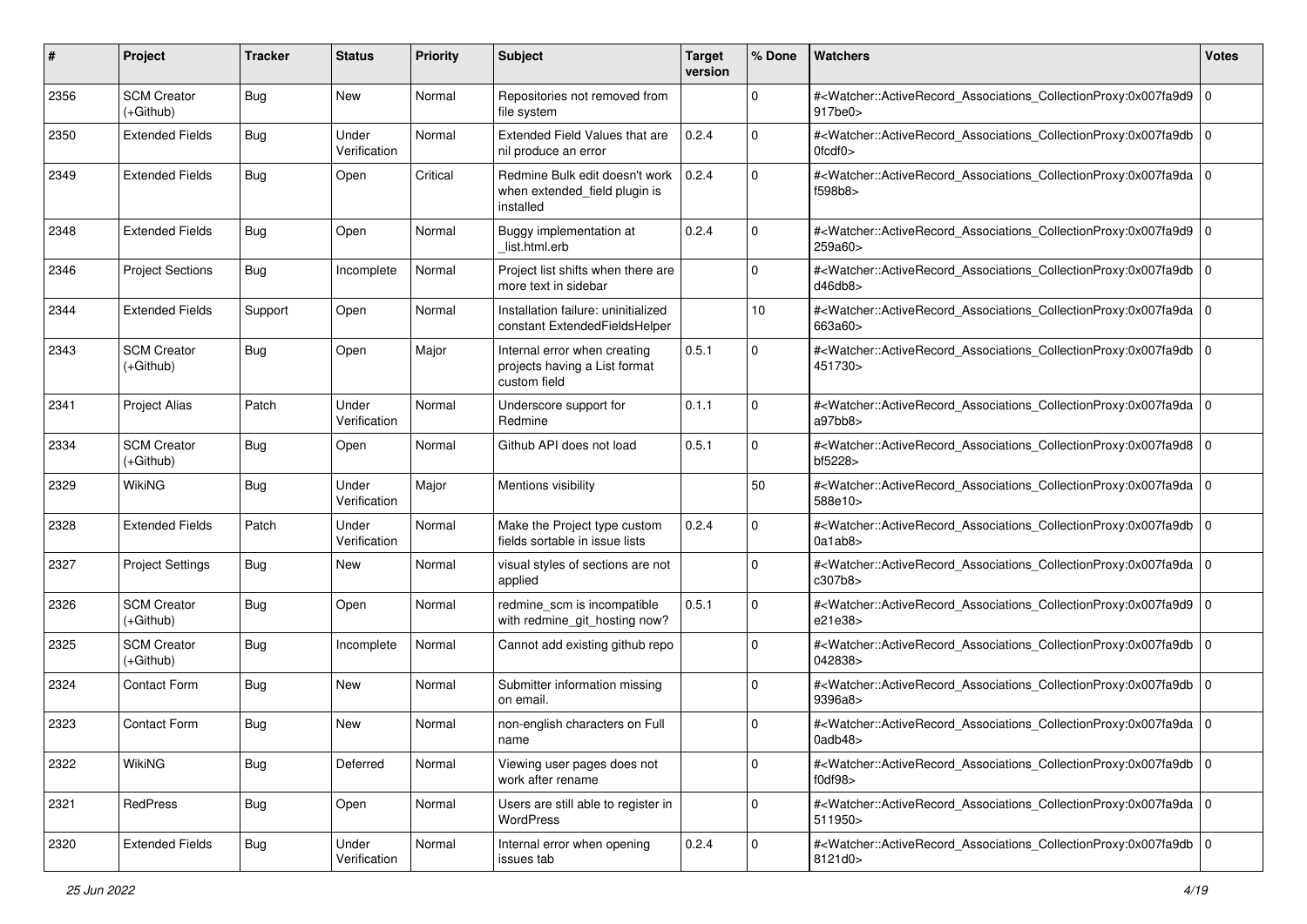| #    | Project                           | <b>Tracker</b> | <b>Status</b>         | <b>Priority</b> | <b>Subject</b>                                             | <b>Target</b><br>version | % Done      | <b>Watchers</b>                                                                                                                                          | <b>Votes</b> |
|------|-----------------------------------|----------------|-----------------------|-----------------|------------------------------------------------------------|--------------------------|-------------|----------------------------------------------------------------------------------------------------------------------------------------------------------|--------------|
| 2319 | <b>Extended Fields</b>            | Bug            | Open                  | Normal          | Incompatible with<br>rt_custom_field?                      | 0.2.4                    | $\Omega$    | # <watcher::activerecord 0<br="" associations="" collectionproxy:0x007fa9da=""  ="">7e41c8&gt;</watcher::activerecord>                                   |              |
| 2318 | <b>Extended Fields</b>            | Bug            | In Progress           | Normal          | Issues as pdf                                              | 0.2.4                    | 90          | # <watcher::activerecord 0<br="" associations="" collectionproxy:0x007fa9da=""  ="">d53a50&gt;</watcher::activerecord>                                   |              |
| 2317 | Hooks Manager                     | Support        | New                   | Normal          | Change Assignee on custom<br>field selection               |                          | $\Omega$    | # <watcher::activerecord_associations_collectionproxy:0x007fa9d8 0<br="">e61b10&gt;</watcher::activerecord_associations_collectionproxy:0x007fa9d8>      |              |
| 2316 | Hooks Manager                     | Translation    | New                   | Normal          | French translation                                         |                          | $\Omega$    | # <watcher::activerecord_associations_collectionproxy:0x007fa9d8 0<br="">2b9c40</watcher::activerecord_associations_collectionproxy:0x007fa9d8>          |              |
| 2315 | <b>Project Sections</b>           | Feature        | Incomplete            | Normal          | Allow Projects to Appear in<br><b>Multiple Sections</b>    |                          | $\Omega$    | # <watcher::activerecord_associations_collectionproxy:0x007fa9d8 0<br=""  ="">6c7a30&gt;</watcher::activerecord_associations_collectionproxy:0x007fa9d8> |              |
| 2313 | Download Button                   | Bug            | Open                  | Normal          | Emails include the Download<br>"button" with relative link |                          | $\Omega$    | # <watcher::activerecord_associations_collectionproxy:0x007fa9da 0<br="">bc6390&gt;</watcher::activerecord_associations_collectionproxy:0x007fa9da>      |              |
| 2312 | Like Button                       | Translation    | New                   | Normal          | Add Korean translation file                                |                          | $\Omega$    | # <watcher::activerecord associations="" collectionproxy:0x007fa9d9<br="">9d7580&gt;</watcher::activerecord>                                             | l O          |
| 2310 | Sidebar Content                   | Translation    | <b>New</b>            | Normal          | Change Korean translation file<br>comment                  |                          | $\Omega$    | # <watcher::activerecord_associations_collectionproxy:0x007fa9d9 0<br=""  ="">e49f28&gt;</watcher::activerecord_associations_collectionproxy:0x007fa9d9> |              |
| 2309 | Meta                              | Translation    | <b>New</b>            | Normal          | Update korean translation to<br>0.2.3                      |                          | $\Omega$    | # <watcher::activerecord_associations_collectionproxy:0x007fa9d9 0<br=""  ="">dc6240&gt;</watcher::activerecord_associations_collectionproxy:0x007fa9d9> |              |
| 2308 | <b>Extended Fields</b>            | Translation    | <b>New</b>            | Normal          | Add Korean translation file<br>comment                     | 0.2.4                    | $\Omega$    | # <watcher::activerecord 0<br="" associations="" collectionproxy:0x007fa9db=""  ="">7115d8&gt;</watcher::activerecord>                                   |              |
| 2307 | Download Button                   | Translation    | Under<br>Verification | Normal          | Change Korean translation file<br>comment                  | 0.1.1                    | $\Omega$    | # <watcher::activerecord_associations_collectionproxy:0x007fa9d8 0<br="">c9db80&gt;</watcher::activerecord_associations_collectionproxy:0x007fa9d8>      |              |
| 2305 | <b>Author Box</b>                 | Translation    | <b>New</b>            | Normal          | Change Korean translation file<br>comment                  |                          | $\Omega$    | # <watcher::activerecord_associations_collectionproxy:0x007fa9db 0<br=""  ="">d66cf8&gt;</watcher::activerecord_associations_collectionproxy:0x007fa9db> |              |
| 2304 | Meta                              | Support        | Open                  | Normal          | Ask Redmine guys to add hooks<br>to the core               |                          | $\Omega$    | # <watcher::activerecord 0<br="" associations="" collectionproxy:0x007fa9d9=""  ="">358970&gt;</watcher::activerecord>                                   |              |
| 2303 | Meta                              | Feature        | Open                  | Normal          | Improve internal API                                       |                          | $\Omega$    | # <watcher::activerecord_associations_collectionproxy:0x007fa9d9 0<br="">d30268&gt;</watcher::activerecord_associations_collectionproxy:0x007fa9d9>      |              |
| 2298 | RedWord                           | Support        | In Progress           | Normal          | Theme review by WordPress<br>reviewers                     |                          | 10          | # <watcher::activerecord 0<br="" associations="" collectionproxy:0x007fa9d9=""  ="">4200d8&gt;</watcher::activerecord>                                   |              |
| 2295 | Hooks Manager                     | Bug            | Reopened              | Normal          | view layouts base html head<br>hook not working            |                          | 90          | # <watcher::activerecord_associations_collectionproxy:0x007fa9db 0<br=""  ="">d62310&gt;</watcher::activerecord_associations_collectionproxy:0x007fa9db> |              |
| 2293 | WikiNG                            | Enhancement    | Open                  | Minor           | Extended user column                                       |                          | $\Omega$    | # <watcher::activerecord_associations_collectionproxy:0x007fa9db 0<br=""  ="">13e750&gt;</watcher::activerecord_associations_collectionproxy:0x007fa9db> |              |
| 2291 | <b>SCM Creator</b><br>(+Github)   | Feature        | Open                  | Normal          | Creator interface needs to be<br>simplified                |                          | $\mathbf 0$ | # <watcher::activerecord 0<br="" associations="" collectionproxy:0x007fa9d7=""  ="">db3bb0</watcher::activerecord>                                       |              |
| 2290 | <b>SCM Creator</b><br>$(+Github)$ | Patch          | Under<br>Verification | Normal          | Various improvements to plugin                             | 0.5.1                    | 70          | # <watcher::activerecord_associations_collectionproxy:0x007fa9db 0<br=""  ="">eacba8&gt;</watcher::activerecord_associations_collectionproxy:0x007fa9db> |              |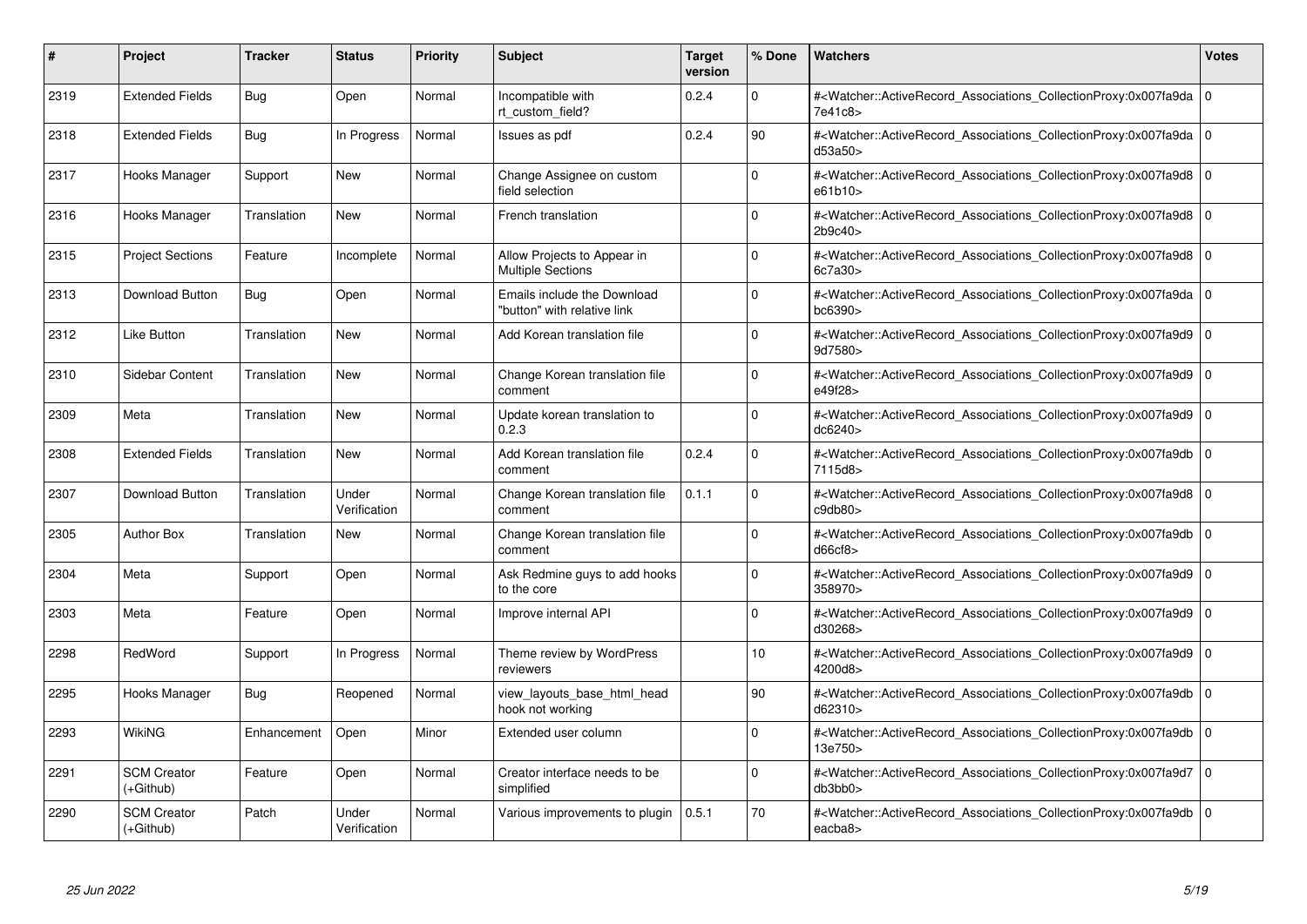| #    | <b>Project</b>                  | <b>Tracker</b> | <b>Status</b> | Priority | <b>Subject</b>                                               | <b>Target</b><br>version | % Done   | Watchers                                                                                                                                                                       | <b>Votes</b> |
|------|---------------------------------|----------------|---------------|----------|--------------------------------------------------------------|--------------------------|----------|--------------------------------------------------------------------------------------------------------------------------------------------------------------------------------|--------------|
| 2289 | <b>RedPress</b>                 | Bug            | <b>New</b>    | Normal   | Hide moved news from the<br>project overview page            |                          | $\Omega$ | # <watcher::activerecord_associations_collectionproxy:0x007fa9d9 0<br=""  ="">597420&gt;</watcher::activerecord_associations_collectionproxy:0x007fa9d9>                       |              |
| 2287 | <b>SCM Creator</b><br>(+Github) | Feature        | Incomplete    | Normal   | Allow to customize naming<br>policy for repositories         |                          | $\Omega$ | # <watcher::activerecord_associations_collectionproxy:0x007fa9d9 0<br=""  ="">3c4a08&gt;</watcher::activerecord_associations_collectionproxy:0x007fa9d9>                       |              |
| 2286 | <b>SCM Creator</b><br>(+Github) | Feature        | Incomplete    | Normal   | Add configuration option for<br>default encoding             |                          | $\Omega$ | # <watcher::activerecord_associations_collectionproxy:0x007fa9db 0<br=""  ="">7f99f0&gt;</watcher::activerecord_associations_collectionproxy:0x007fa9db>                       |              |
| 2285 | WordMine                        | Support        | In Progress   | Normal   | Can't get this to work                                       |                          | $\Omega$ | # <watcher::activerecord_associations_collectionproxy:0x007fa9d8 0<br=""  ="">3b4eb0</watcher::activerecord_associations_collectionproxy:0x007fa9d8>                           |              |
| 2278 | <b>SCM Creator</b><br>(+Github) | Patch          | Deferred      | Normal   | Disable "Save repository" button<br>on new repositories      |                          | $\Omega$ | # <watcher::activerecord_associations_collectionproxy:0x007fa9d8 0<br=""  ="">8c03a0&gt;</watcher::activerecord_associations_collectionproxy:0x007fa9d8>                       |              |
| 2276 | Language Mix                    | Feature        | Incomplete    | Normal   | Group posts / show only the<br>primary article               |                          | $\Omega$ | # <watcher::activerecord_associations_collectionproxy:0x007fa9da 0<br=""  ="">c6d758&gt;</watcher::activerecord_associations_collectionproxy:0x007fa9da>                       |              |
| 2273 | Hooks Manager                   | Support        | In Progress   | Normal   | Hook is invalid                                              |                          | $\Omega$ | # <watcher::activerecord_associations_collectionproxy:0x007fa9d6 0<br=""  ="">212528&gt;</watcher::activerecord_associations_collectionproxy:0x007fa9d6>                       |              |
| 2271 | Meta                            | Feature        | Open          | Normal   | Default image for<br>OpenGraph/Twitter Cards                 |                          | 0        | # <watcher::activerecord_associations_collectionproxy:0x007fa9d6 0<br=""  ="">2438a8&gt;</watcher::activerecord_associations_collectionproxy:0x007fa9d6>                       |              |
| 2266 | Hooks Manager                   | Translation    | Incomplete    | Normal   | Spanish translation                                          |                          | 20       | # <watcher::activerecord_associations_collectionproxy:0x007fa9d4 0<br=""  ="">e9d678&gt;</watcher::activerecord_associations_collectionproxy:0x007fa9d4>                       |              |
| 2261 | <b>Extended Fields</b>          | Bug            | Incomplete    | Normal   | issues PDF view and<br>descriptions                          | 0.2.4                    | 0        | # <watcher::activerecord 0<br="" associations="" collectionproxy:0x007fa9d5=""  ="">99b778&gt;</watcher::activerecord>                                                         |              |
| 2260 | <b>Contact Form</b>             | Bug            | Incomplete    | Normal   | Conflicting with<br>redmine ckeditor plugin using<br>preview |                          | 0        | # <watcher::activerecord_associations_collectionproxy:0x007fa9d4 0<br=""  =""><math>18</math>cbf<math>0</math></watcher::activerecord_associations_collectionproxy:0x007fa9d4> |              |
| 2259 | <b>Contact Form</b>             | Feature        | Incomplete    | Normal   | Sender name in a message                                     |                          | $\Omega$ | # <watcher::activerecord_associations_collectionproxy:0x007fa9d4 0<br=""  ="">52eb78&gt;</watcher::activerecord_associations_collectionproxy:0x007fa9d4>                       |              |
| 2257 | Download Button                 | Patch          | <b>New</b>    | Normal   | Support for multiple downloads                               |                          | $\Omega$ | # <watcher::activerecord 0<br="" associations="" collectionproxy:0x007fa9d5=""  ="">665ef0&gt;</watcher::activerecord>                                                         |              |
| 2250 | WikiNG                          | Support        | Open          | Normal   | Textilizable fix in Redmine                                  |                          | 0        | # <watcher::activerecord_associations_collectionproxy:0x007fa9d5 0<br=""  ="">6c2510&gt;</watcher::activerecord_associations_collectionproxy:0x007fa9d5>                       |              |
| 2248 | <b>RedPress</b>                 | Feature        | Open          | Normal   | Latest blog posts in Redmine                                 |                          | $\Omega$ | # <watcher::activerecord_associations_collectionproxy:0x007fa9e5 0<br=""  ="">5a8e80&gt;</watcher::activerecord_associations_collectionproxy:0x007fa9e5>                       |              |
| 2247 | <b>RedPress</b>                 | Improvement    | Open          | Normal   | Redirect back after logout                                   |                          | $\Omega$ | # <watcher::activerecord 0<br="" associations="" collectionproxy:0x007fa9d6=""  ="">de4ea0&gt;</watcher::activerecord>                                                         |              |
| 2246 | <b>RedPress</b>                 | Feature        | Open          | Normal   | Wiki syntax for blog posts                                   |                          | $\Omega$ | # <watcher::activerecord_associations_collectionproxy:0x007fa9db 0<br=""  ="">090ce0&gt;</watcher::activerecord_associations_collectionproxy:0x007fa9db>                       |              |
| 2245 | RedWord                         | Improvement    | Open          | Normal   | Hellip in project titles                                     |                          | $\Omega$ | # <watcher::activerecord_associations_collectionproxy:0x007fa9d9 0<br=""  ="">649580&gt;</watcher::activerecord_associations_collectionproxy:0x007fa9d9>                       |              |
| 2244 | WordMine                        | Improvement    | Incomplete    | Normal   | Import the project on blog index<br>open                     |                          | $\Omega$ | # <watcher::activerecord_associations_collectionproxy:0x007fa9d9  <br="">1d0080&gt;</watcher::activerecord_associations_collectionproxy:0x007fa9d9>                            | $\mathbf 0$  |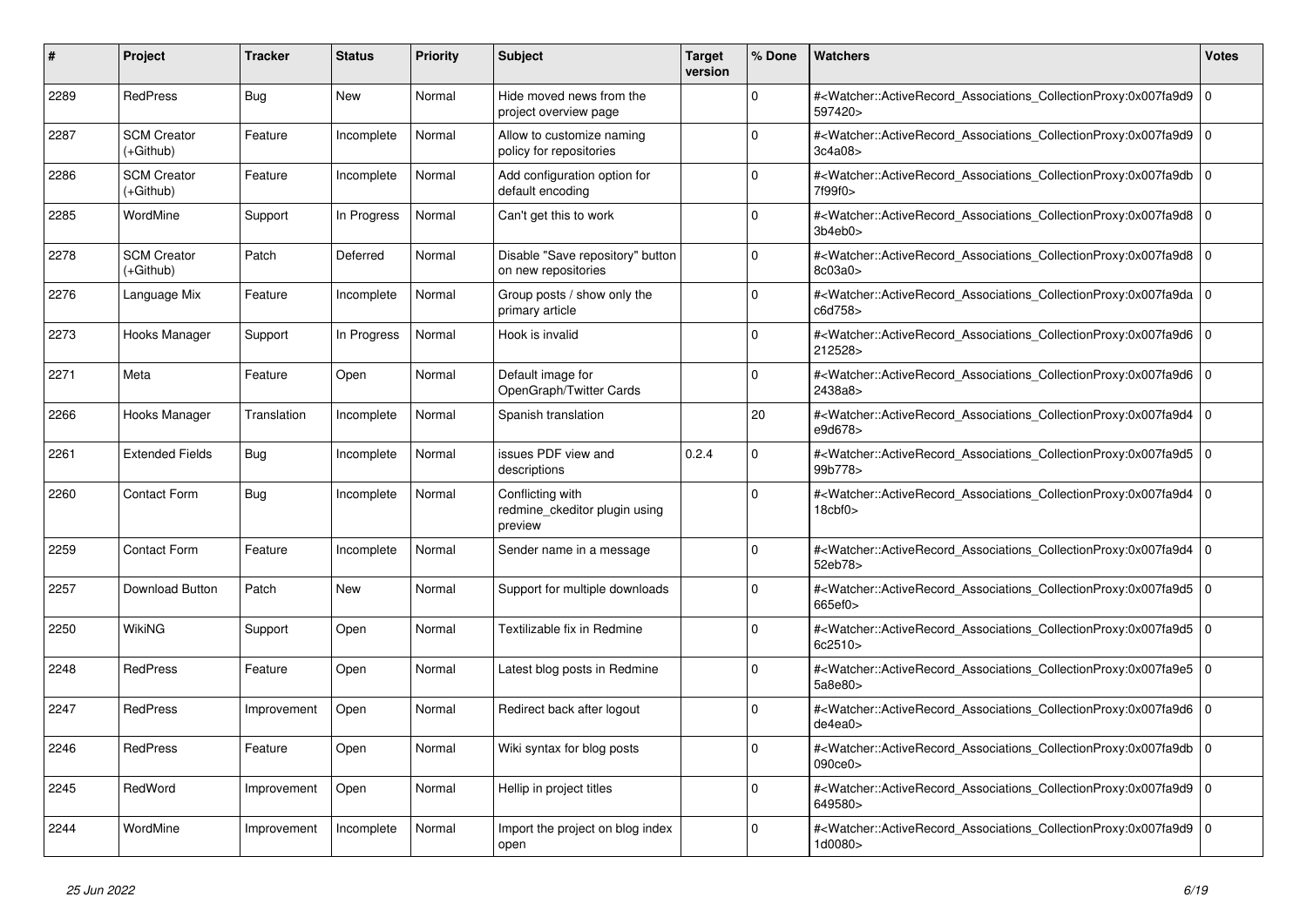| #    | Project                         | <b>Tracker</b> | <b>Status</b> | Priority | <b>Subject</b>                                                   | <b>Target</b><br>version | % Done       | <b>Watchers</b>                                                                                                                                           | Votes |
|------|---------------------------------|----------------|---------------|----------|------------------------------------------------------------------|--------------------------|--------------|-----------------------------------------------------------------------------------------------------------------------------------------------------------|-------|
| 2243 | RedWord                         | Improvement    | <b>New</b>    | Normal   | Show unapproved comments<br>for admins                           |                          | $\Omega$     | # <watcher::activerecord_associations_collectionproxy:0x007fa9d9<br>bed0b8&gt;</watcher::activerecord_associations_collectionproxy:0x007fa9d9<br>         | 0 I   |
| 2242 | <b>Extended Fields</b>          | Bug            | Incomplete    | Normal   | Message "invalid statement:<br>STR TO DATE" when using<br>MS SQL |                          | 30           | # <watcher::activerecord_associations_collectionproxy:0x007fa9db<br>dbc158</watcher::activerecord_associations_collectionproxy:0x007fa9db<br>             |       |
| 2241 | <b>Extended Fields</b>          | Feature        | Incomplete    | Normal   | Informations I see on Calendar                                   |                          | $\Omega$     | # <watcher::activerecord_associations_collectionproxy:0x007fa9db 0<br=""  ="">c84290&gt;</watcher::activerecord_associations_collectionproxy:0x007fa9db>  |       |
| 2239 | <b>SCM Creator</b><br>(+Github) | <b>Bug</b>     | Incomplete    | Normal   | No default identifer                                             |                          | $\Omega$     | # <watcher::activerecord associations="" collectionproxy:0x007fa9d8<br="">7d95b8&gt;</watcher::activerecord>                                              | l O   |
| 2237 | <b>Contact Form</b>             | Bug            | Open          | Normal   | Spam protection (looks like<br>0.1.0 is spam prone)              |                          | O            | # <watcher::activerecord_associations_collectionproxy:0x007fa9d9 0<br="">af5a20&gt;</watcher::activerecord_associations_collectionproxy:0x007fa9d9>       |       |
| 2236 | <b>Extended Fields</b>          | Bug            | Incomplete    | Normal   | Hint Lost                                                        |                          | $\Omega$     | # <watcher::activerecord 0<br="" associations="" collectionproxy:0x007fa9d8=""  ="">9798c8&gt;</watcher::activerecord>                                    |       |
| 2234 | WikiNG                          | Enhancement    | Incomplete    | Minor    | Avatars in user links?                                           |                          | $\Omega$     | # <watcher::activerecord_associations_collectionproxy:0x007fa9da 0<br=""  ="">5015f0 &gt;</watcher::activerecord_associations_collectionproxy:0x007fa9da> |       |
| 2227 | <b>Extended Fields</b>          | Feature        | In Progress   | Normal   | Altering form elements for<br>custom fields                      | 0.2.4                    | 50           | # <watcher::activerecord_associations_collectionproxy:0x007fa9db 0<br=""  ="">0f3688&gt;</watcher::activerecord_associations_collectionproxy:0x007fa9db>  |       |
| 2225 | OpenID Fix                      | Bug            | Incomplete    | Normal   | OpenID::TypeURIMismatch                                          |                          | $\Omega$     | # <watcher::activerecord_associations_collectionproxy:0x007fa9d8 0<br=""  ="">d422c0&gt;</watcher::activerecord_associations_collectionproxy:0x007fa9d8>  |       |
| 2224 | WikiNG                          | Feature        | Incomplete    | Normal   | Option to disable glyphs?                                        |                          | $\Omega$     | # <watcher::activerecord_associations_collectionproxy:0x007fa9db<br>31a8f8</watcher::activerecord_associations_collectionproxy:0x007fa9db<br>             | ۱o    |
| 2223 | <b>Extended Fields</b>          | Feature        | Open          | Normal   | Linked list custom field                                         |                          | <sup>0</sup> | # <watcher::activerecord 0<br="" associations="" collectionproxy:0x007fa9d8=""  ="">2902c8&gt;</watcher::activerecord>                                    |       |
| 2221 | <b>Extended Fields</b>          | Support        | Deferred      | Minor    | Need a fix for list.html.erb                                     |                          | $\Omega$     | # <watcher::activerecord 0<br="" associations="" collectionproxy:0x007fa9d8=""  ="">da71c0&gt;</watcher::activerecord>                                    |       |
| 2220 | <b>Extended Fields</b>          | Feature        | Incomplete    | Normal   | Project specific custom fields                                   |                          | 0            | # <watcher::activerecord_associations_collectionproxy:0x007fa9da 0<br=""  ="">634300&gt;</watcher::activerecord_associations_collectionproxy:0x007fa9da>  |       |
| 2219 | <b>Project Sections</b>         | Feature        | Open          | Normal   | Wiki rule for section                                            |                          | <sup>0</sup> | # <watcher::activerecord_associations_collectionproxy:0x007fa9d8 0<br=""  ="">8aa460&gt;</watcher::activerecord_associations_collectionproxy:0x007fa9d8>  |       |
| 2216 | <b>Download Button</b>          | <b>Bug</b>     | New           | Critical | Missing partial<br>download/sidebar                              |                          | $\Omega$     | # <watcher::activerecord_associations_collectionproxy:0x007fa9db<br>6825b8&gt;</watcher::activerecord_associations_collectionproxy:0x007fa9db<br>         | l O   |
| 2214 | <b>Project Sections</b>         | Feature        | Incomplete    | Normal   | Featured and disregarded<br>projects                             |                          | 0            | # <watcher::activerecord_associations_collectionproxy:0x007fa9da 0<br=""  ="">671110&gt;</watcher::activerecord_associations_collectionproxy:0x007fa9da>  |       |
| 2213 | <b>Contact Form</b>             | <b>Bug</b>     | Incomplete    | Normal   | Unable to support Chinesel                                       |                          | $\Omega$     | # <watcher::activerecord_associations_collectionproxy:0x007fa9db 0<br=""  ="">4a6d20&gt;</watcher::activerecord_associations_collectionproxy:0x007fa9db>  |       |
| 2210 | Hooks Manager                   | Feature        | Open          | Normal   | Sidebar access from other<br>hooks                               |                          | $\Omega$     | # <watcher::activerecord 0<br="" associations="" collectionproxy:0x007fa9da=""  ="">73d210&gt;</watcher::activerecord>                                    |       |
| 2209 | Hooks Manager                   | Feature        | Incomplete    | Normal   | A templating language support                                    |                          | <sup>0</sup> | # <watcher::activerecord_associations_collectionproxy:0x007fa9d9 0<br=""  ="">2ef9c0</watcher::activerecord_associations_collectionproxy:0x007fa9d9>      |       |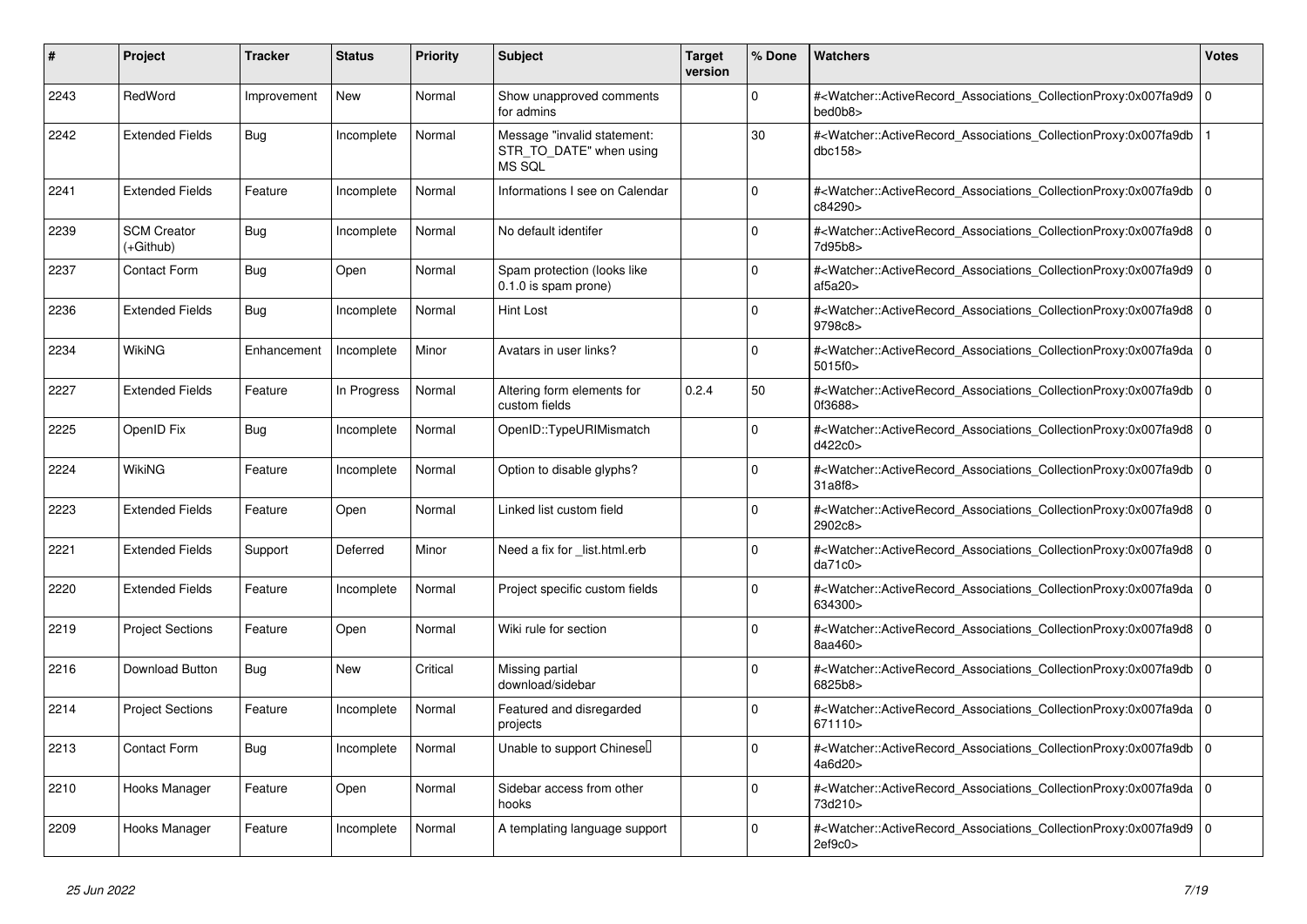| #    | Project                         | <b>Tracker</b> | <b>Status</b> | <b>Priority</b> | <b>Subject</b>                                                                | Target<br>version | % Done   | Watchers                                                                                                                                                                    | <b>Votes</b> |
|------|---------------------------------|----------------|---------------|-----------------|-------------------------------------------------------------------------------|-------------------|----------|-----------------------------------------------------------------------------------------------------------------------------------------------------------------------------|--------------|
| 2201 | <b>SCM Creator</b><br>(+Github) | Feature        | Incomplete    | Normal          | Add feature auto create struct<br>directory for svn                           |                   | $\Omega$ | # <watcher::activerecord associations="" collectionproxy:0x007fa9d8<br="">ddacab</watcher::activerecord>                                                                    |              |
| 2196 | <b>Extended Fields</b>          | Support        | Open          | Normal          | Default values for "Wiki text"<br>custom fields not being applied             |                   | $\Omega$ | # <watcher::activerecord 0<br="" associations="" collectionproxy:0x007fa9db=""  ="">a8ad18</watcher::activerecord>                                                          |              |
| 2190 | Role Shift                      | Bug            | Incomplete    | Normal          | Unfortunately installation fails                                              |                   | $\Omega$ | # <watcher::activerecord 0<br="" associations="" collectionproxy:0x007fa9d9=""  ="">a5f318&gt;</watcher::activerecord>                                                      |              |
| 2186 | <b>Extended Fields</b>          | Feature        | Open          | Minor           | <b>Custom DateTime Field</b>                                                  |                   | $\Omega$ | # <watcher::activerecord_associations_collectionproxy:0x007fa9d9 0<br="">4c0010&gt;</watcher::activerecord_associations_collectionproxy:0x007fa9d9>                         |              |
| 2184 | Role Shift                      | Support        | Incomplete    | Normal          | Issue visibility                                                              |                   | $\Omega$ | # <watcher::activerecord_associations_collectionproxy:0x007fa9d8 0<br=""  ="">0b0458&gt;</watcher::activerecord_associations_collectionproxy:0x007fa9d8>                    |              |
| 2179 | Projects                        | Feature        | Incomplete    | Normal          | Pingbacks and trackbacks                                                      |                   | $\Omega$ | # <watcher::activerecord_associations_collectionproxy:0x007fa9db<br><math>b</math>f6f58<math>&gt;</math></watcher::activerecord_associations_collectionproxy:0x007fa9db<br> | l O          |
| 2170 | <b>Contact Form</b>             | Feature        | Open          | Minor           | Optional email format validation                                              |                   | $\Omega$ | # <watcher::activerecord_associations_collectionproxy:0x007fa9d8 0<br=""  ="">b80b30&gt;</watcher::activerecord_associations_collectionproxy:0x007fa9d8>                    |              |
| 2169 | <b>Contact Form</b>             | Feature        | Incomplete    | Normal          | Option to use own name,<br>reply-to, subject and message<br>fields            |                   | $\Omega$ | # <watcher::activerecord associations="" collectionproxy:0x007fa9db<br="">9f4818&gt;</watcher::activerecord>                                                                | l o          |
| 2168 | <b>Extended Fields</b>          | Feature        | Open          | Minor           | Grouping form elements                                                        |                   | $\Omega$ | # <watcher::activerecord_associations_collectionproxy:0x007fa9da 0<br=""  ="">atc810</watcher::activerecord_associations_collectionproxy:0x007fa9da>                        |              |
| 2165 | Download Button                 | Bug            | Open          | Major           | Error in email                                                                | 0.1.1             | $\Omega$ | # <watcher::activerecord_associations_collectionproxy:0x007fa9da 0<br=""  ="">f04278&gt;</watcher::activerecord_associations_collectionproxy:0x007fa9da>                    |              |
| 2163 | Meta                            | Bug            | Incomplete    | Normal          | My site's Display lanugage was<br>only English, when I installed<br>plugin    |                   | $\Omega$ | # <watcher::activerecord_associations_collectionproxy:0x007fa9d8 0<br=""  ="">834148&gt;</watcher::activerecord_associations_collectionproxy:0x007fa9d8>                    |              |
| 2161 | <b>Extended Fields</b>          | Support        | In Progress   | Critical        | Internal error On New Issues<br>tab                                           |                   | $\Omega$ | # <watcher::activerecord 0<br="" associations="" collectionproxy:0x007fa9d8=""  ="">2807b0&gt;</watcher::activerecord>                                                      |              |
| 2160 | WikiNG                          | Improvement    | Incomplete    | Normal          | Rename {{version}} to<br>${$ hidden}                                          |                   | $\Omega$ | # <watcher::activerecord_associations_collectionproxy:0x007fa9d8 0<br=""  ="">dbe460</watcher::activerecord_associations_collectionproxy:0x007fa9d8>                        |              |
| 2157 | Projects                        | Feature        | Open          | Normal          | Short activity messages                                                       |                   | $\Omega$ | # <watcher::activerecord_associations_collectionproxy:0x007fa9da 0<br=""  ="">57a928&gt;</watcher::activerecord_associations_collectionproxy:0x007fa9da>                    |              |
| 2156 | <b>Extended Fields</b>          | Feature        | Incomplete    | Minor           | Per user values?                                                              |                   | $\Omega$ | # <watcher::activerecord 0<br="" associations="" collectionproxy:0x007fa9db=""  ="">76bb78&gt;</watcher::activerecord>                                                      |              |
| 2155 | <b>Extended Fields</b>          | Bug            | Incomplete    | Normal          | Wiki text field donot work well<br>when using chinese as custom<br>field name |                   | 50       | # <watcher::activerecord_associations_collectionproxy:0x007fa9d9<br>f85dd8</watcher::activerecord_associations_collectionproxy:0x007fa9d9<br>                               | l O          |
| 2151 | Red-Andy                        | <b>Bug</b>     | Deferred      | Normal          | Conflict with sidebar_hide plugin                                             |                   | 30       | # <watcher::activerecord_associations_collectionproxy:0x007fa9db 0<br=""  ="">a7ab20</watcher::activerecord_associations_collectionproxy:0x007fa9db>                        |              |
| 2149 | <b>TOC</b>                      | Bug            | <b>New</b>    | Normal          | New dokuwiki default template<br>(from angua) make problem                    |                   | $\Omega$ | # <watcher::activerecord_associations_collectionproxy:0x007fa9d8 0<br=""  ="">13b0d0&gt;</watcher::activerecord_associations_collectionproxy:0x007fa9d8>                    |              |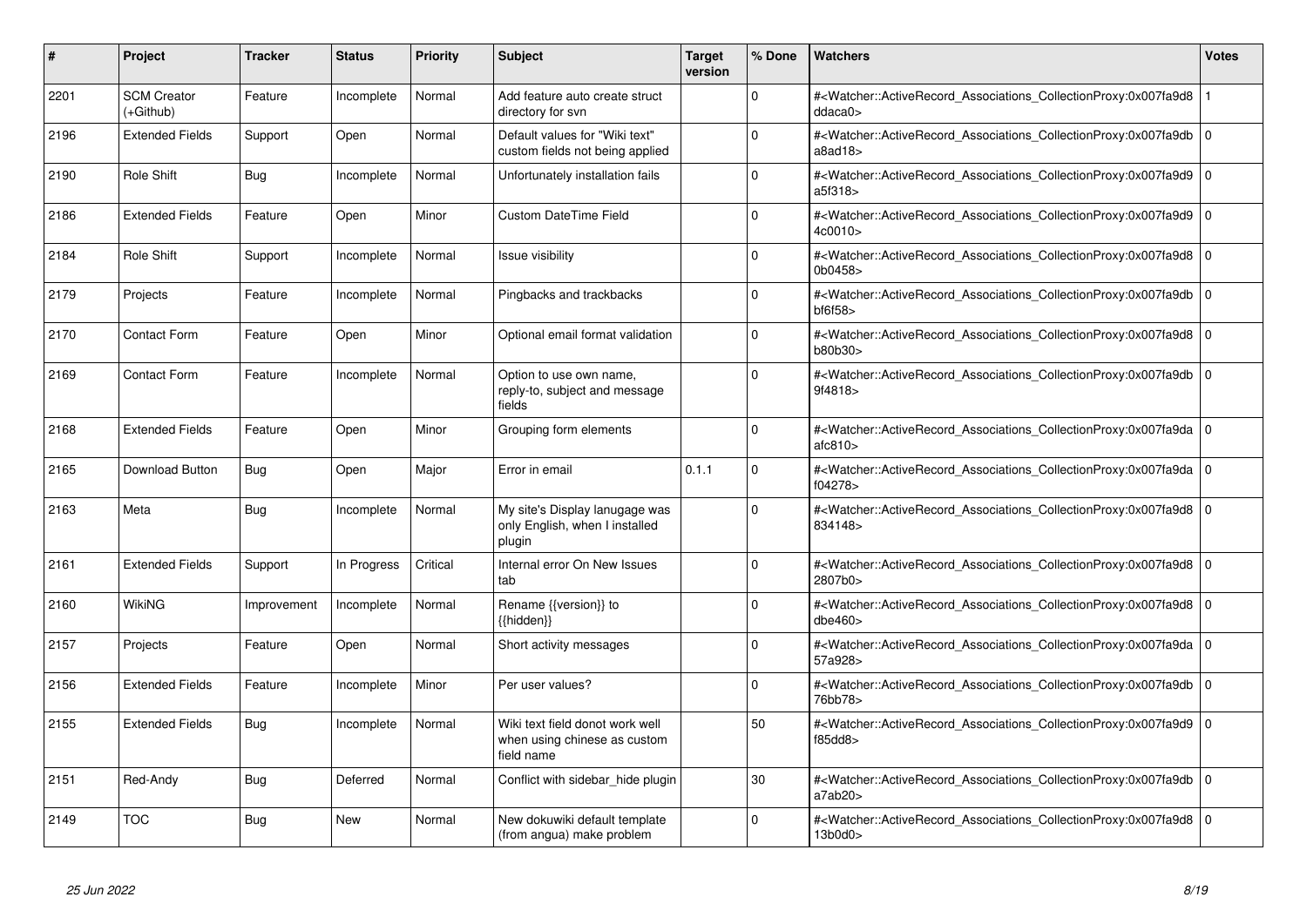| #    | Project                           | <b>Tracker</b> | <b>Status</b> | <b>Priority</b> | <b>Subject</b>                                                                                                                                                                                                                                                                                                                         | <b>Target</b><br>version | % Done      | Watchers                                                                                                                                                 | <b>Votes</b> |
|------|-----------------------------------|----------------|---------------|-----------------|----------------------------------------------------------------------------------------------------------------------------------------------------------------------------------------------------------------------------------------------------------------------------------------------------------------------------------------|--------------------------|-------------|----------------------------------------------------------------------------------------------------------------------------------------------------------|--------------|
| 2148 | Meta                              | Feature        | Open          | Normal          | Cache meta tags                                                                                                                                                                                                                                                                                                                        |                          | $\mathbf 0$ | # <watcher::activerecord_associations_collectionproxy:0x007fa9da 0<br=""  ="">35d3e8&gt;</watcher::activerecord_associations_collectionproxy:0x007fa9da> |              |
| 2145 | Meta                              | Feature        | Open          | Normal          | Support Facebook publishing<br>through Graph API                                                                                                                                                                                                                                                                                       |                          | $\Omega$    | # <watcher::activerecord_associations_collectionproxy:0x007fa9d8 0<br="">18fb08&gt;</watcher::activerecord_associations_collectionproxy:0x007fa9d8>      |              |
| 2132 | Download Button                   | Feature        | Open          | Normal          | Per version button                                                                                                                                                                                                                                                                                                                     |                          | $\Omega$    | # <watcher::activerecord_associations_collectionproxy:0x007fa9da 0<br=""  ="">d25358&gt;</watcher::activerecord_associations_collectionproxy:0x007fa9da> |              |
| 2131 | <b>Project Settings</b>           | Feature        | In Progress   | Normal          | Redmine 2 / Rails 3<br>compatibility                                                                                                                                                                                                                                                                                                   |                          | 80          | # <watcher::activerecord_associations_collectionproxy:0x007fa9db 2<br="">de6750&gt;</watcher::activerecord_associations_collectionproxy:0x007fa9db>      |              |
| 2130 | <b>WikiNG</b>                     | Feature        | Incomplete    | Minor           | Function references                                                                                                                                                                                                                                                                                                                    |                          | $\mathbf 0$ | # <watcher::activerecord_associations_collectionproxy:0x007fa9d8 0<br=""  ="">d7b368&gt;</watcher::activerecord_associations_collectionproxy:0x007fa9d8> |              |
| 2117 | <b>Extended Fields</b>            | Feature        | Open          | Normal          | User list filter                                                                                                                                                                                                                                                                                                                       |                          | 0           | # <watcher::activerecord_associations_collectionproxy:0x007fa9da 0<br=""  ="">837878&gt;</watcher::activerecord_associations_collectionproxy:0x007fa9da> |              |
| 2114 | <b>Extended Fields</b>            | Feature        | Open          | Normal          | LDAP attributes for user custom<br>fields                                                                                                                                                                                                                                                                                              |                          | $\Omega$    | # <watcher::activerecord_associations_collectionproxy:0x007fa9d8 0<br=""  ="">2443f0&gt;</watcher::activerecord_associations_collectionproxy:0x007fa9d8> |              |
| 2111 | <b>SCM Creator</b><br>$(+Github)$ | Support        | Open          | Normal          | "Adding local repositories was<br>denied by the administrator"<br>message given when creating<br>SVN or Git repositories                                                                                                                                                                                                               |                          | $\mathbf 0$ | # <watcher::activerecord 0<br="" associations="" collectionproxy:0x007fa9da="">aeced8&gt;</watcher::activerecord>                                        |              |
| 2109 | Sidebar Content                   | Feature        | Open          | Normal          | Sidebar for global pages, which<br>do not have one                                                                                                                                                                                                                                                                                     | 0.2.0                    | $\Omega$    | # <watcher::activerecord_associations_collectionproxy:0x007fa9db 0<br=""  ="">5acaf8&gt;</watcher::activerecord_associations_collectionproxy:0x007fa9db> |              |
| 2108 | Projects                          | <b>Bug</b>     | Open          | Normal          | Weird export "button"                                                                                                                                                                                                                                                                                                                  |                          | 0           | # <watcher::activerecord_associations_collectionproxy:0x007fa9db 0<br="">4c0cc0&gt;</watcher::activerecord_associations_collectionproxy:0x007fa9db>      |              |
| 2107 | <b>Extended Fields</b>            | Support        | Open          | Normal          | WiKi formatting support to<br>custom field                                                                                                                                                                                                                                                                                             |                          | $\mathbf 0$ | # <watcher::activerecord_associations_collectionproxy:0x007fa9da 0<br="">ad2ec0</watcher::activerecord_associations_collectionproxy:0x007fa9da>          |              |
| 2106 | Projects                          | Improvement    | Incomplete    | Minor           | Gravatar upload                                                                                                                                                                                                                                                                                                                        |                          | 0           | # <watcher::activerecord_associations_collectionproxy:0x007fa9d8 0<br=""  ="">720248&gt;</watcher::activerecord_associations_collectionproxy:0x007fa9d8> |              |
| 2105 | <b>SCM Creator</b><br>$(+Github)$ | Feature        | Open          | Normal          | Integrate with existing scm<br>system                                                                                                                                                                                                                                                                                                  |                          | $\Omega$    | # <watcher::activerecord_associations_collectionproxy:0x007fa9da 0<br=""  ="">b9d8a0&gt;</watcher::activerecord_associations_collectionproxy:0x007fa9da> |              |
| 2103 | <b>Extended Fields</b>            | Feature        | Incomplete    | Minor           | Support multiple for Project                                                                                                                                                                                                                                                                                                           |                          | $\mathbf 0$ | # <watcher::activerecord_associations_collectionproxy:0x007fa9db 0<br="">b21560&gt;</watcher::activerecord_associations_collectionproxy:0x007fa9db>      |              |
| 2099 | <b>Extended Fields</b>            | Feature        | Incomplete    | Normal          | Create a custom field of type<br>'Category'                                                                                                                                                                                                                                                                                            |                          | $\mathbf 0$ | # <watcher::activerecord_associations_collectionproxy:0x007fa9d8 0<br=""  ="">7e3770&gt;</watcher::activerecord_associations_collectionproxy:0x007fa9d8> |              |
| 2098 | <b>Extended Fields</b>            | Bug            | In Progress   | Major           | Failure in XLS Export<br>(undefined method<br>`find_custom_field_template' for<br># <xlsexportcontroller)< td=""><td>0.2.4</td><td>90</td><td>#<watcher::activerecord_associations_collectionproxy:0x007fa9db 2<br="">a54678&gt;</watcher::activerecord_associations_collectionproxy:0x007fa9db></td><td></td></xlsexportcontroller)<> | 0.2.4                    | 90          | # <watcher::activerecord_associations_collectionproxy:0x007fa9db 2<br="">a54678&gt;</watcher::activerecord_associations_collectionproxy:0x007fa9db>      |              |
| 2093 | <b>Extended Fields</b>            | Feature        | Incomplete    | Normal          | Extended columns using<br>custom queries                                                                                                                                                                                                                                                                                               |                          | $\mathbf 0$ | # <watcher::activerecord_associations_collectionproxy:0x007fa9d6 0<br="">dc2558&gt;</watcher::activerecord_associations_collectionproxy:0x007fa9d6>      |              |
| 2092 | <b>Extended Fields</b>            | Feature        | Incomplete    | Normal          | Users-to-issues custom fields<br>auto-fill                                                                                                                                                                                                                                                                                             |                          | $\Omega$    | # <watcher::activerecord_associations_collectionproxy:0x007fa9d9 0<br="">915a48&gt;</watcher::activerecord_associations_collectionproxy:0x007fa9d9>      |              |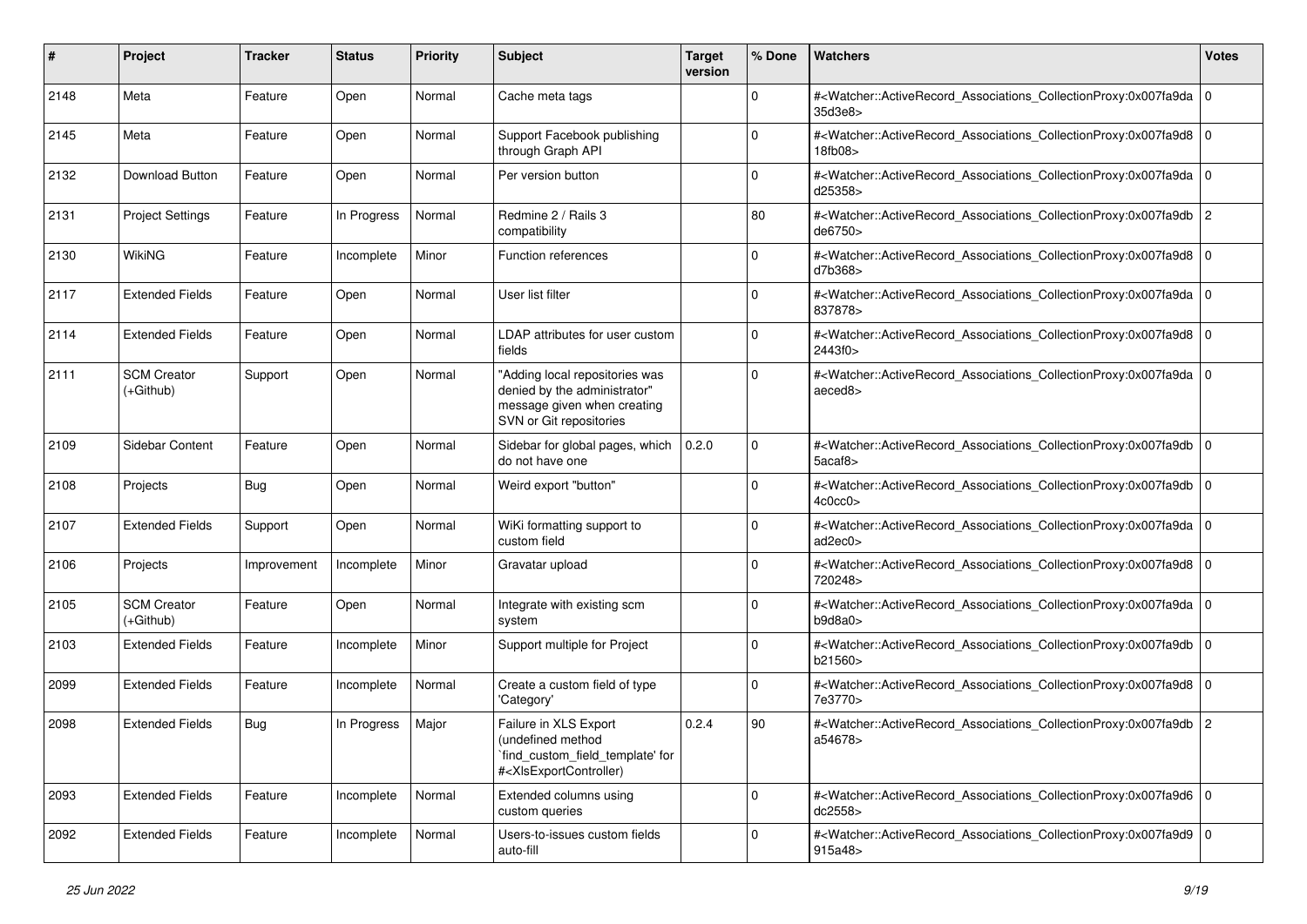| #    | Project                           | <b>Tracker</b> | <b>Status</b>         | <b>Priority</b> | <b>Subject</b>                                                                           | <b>Target</b><br>version | % Done      | Watchers                                                                                                                                                                       | <b>Votes</b> |
|------|-----------------------------------|----------------|-----------------------|-----------------|------------------------------------------------------------------------------------------|--------------------------|-------------|--------------------------------------------------------------------------------------------------------------------------------------------------------------------------------|--------------|
| 2088 | WikiNG                            | Enhancement    | Open                  | Normal          | Add WikiNG buttons<br>everywhere to the editing<br>toolbar                               |                          | 0           | # <watcher::activerecord_associations_collectionproxy:0x007fa9d8<br>dc2268&gt;</watcher::activerecord_associations_collectionproxy:0x007fa9d8<br>                              |              |
| 2086 | Projects                          | Improvement    | Incomplete            | Minor           | Latest stable version                                                                    |                          | 0           | # <watcher::activerecord_associations_collectionproxy:0x007fa9d7 0<br=""  ="">dc60d0&gt;</watcher::activerecord_associations_collectionproxy:0x007fa9d7>                       |              |
| 2085 | WikiNG                            | Feature        | Open                  | Normal          | <b>Twitter status</b>                                                                    |                          | $\Omega$    | # <watcher::activerecord_associations_collectionproxy:0x007fa9d8 0<br=""  ="">17db88&gt;</watcher::activerecord_associations_collectionproxy:0x007fa9d8>                       |              |
| 2084 | <b>SCM Creator</b><br>$(+Github)$ | Bug            | Incomplete            | Normal          | ActionView::Template::Error<br>(syntax error on line 33, col 12:                         |                          | 0           | # <watcher::activerecord_associations_collectionproxy:0x007fa9da<br>c1bc28&gt;</watcher::activerecord_associations_collectionproxy:0x007fa9da<br>                              |              |
| 2080 | Projects                          | Enhancement    | <b>New</b>            | Normal          | Turkish translation                                                                      |                          | 0           | # <watcher::activerecord_associations_collectionproxy:0x007fa9db 0<br=""  ="">f68858&gt;</watcher::activerecord_associations_collectionproxy:0x007fa9db>                       |              |
| 2079 | WikiNG                            | Feature        | Incomplete            | Normal          | Message to everyone in a<br>project                                                      |                          | $\Omega$    | # <watcher::activerecord_associations_collectionproxy:0x007fa9db 0<br=""  ="">e85aa8&gt;</watcher::activerecord_associations_collectionproxy:0x007fa9db>                       |              |
| 2076 | WikiNG                            | Feature        | Open                  | Insignificant   | <b>HTML Color preview</b>                                                                |                          | 0           | # <watcher::activerecord_associations_collectionproxy:0x007fa9db 0<br="">57c2b8&gt;</watcher::activerecord_associations_collectionproxy:0x007fa9db>                            |              |
| 2075 | <b>SCM Creator</b><br>(+Github)   | Feature        | Open                  | Normal          | Make an option to fully<br>automate repository creation<br>without editing the URL field |                          | $\Omega$    | # <watcher::activerecord_associations_collectionproxy:0x007fa9da 2<br="">a59868&gt;</watcher::activerecord_associations_collectionproxy:0x007fa9da>                            |              |
| 2054 | Like Button                       | Feature        | Open                  | Normal          | Add URL setting                                                                          |                          | $\Omega$    | # <watcher::activerecord_associations_collectionproxy:0x007fa9d8 0<br=""  =""><math>7</math>caba<math>8</math></watcher::activerecord_associations_collectionproxy:0x007fa9d8> |              |
| 2053 | <b>SCM Creator</b><br>(+Github)   | Feature        | Open                  | Normal          | Set repository path according to<br>identifier when using multiple<br>repositories       |                          | 0           | # <watcher::activerecord_associations_collectionproxy:0x007fa9d9<br>da0c20&gt;</watcher::activerecord_associations_collectionproxy:0x007fa9d9<br>                              |              |
| 2037 | Projects                          | Improvement    | Open                  | Minor           | Completeness bars on start<br>page                                                       |                          | 0           | # <watcher::activerecord_associations_collectionproxy:0x007fa9d8 0<br=""  ="">2c6c88&gt;</watcher::activerecord_associations_collectionproxy:0x007fa9d8>                       |              |
| 2036 | Projects                          | Enhancement    | Open                  | Minor           | Global news                                                                              |                          | $\mathbf 0$ | # <watcher::activerecord_associations_collectionproxy:0x007fa9d8 0<br=""  ="">2790f0&gt;</watcher::activerecord_associations_collectionproxy:0x007fa9d8>                       |              |
| 2035 | Orangutan                         | Improvement    | Open                  | Minor           | Direct communication between<br>a monkey and Orangutan                                   | 1.06                     | 0           | # <watcher::activerecord_associations_collectionproxy:0x007fa9da 0<br=""  ="">f5f7e0</watcher::activerecord_associations_collectionproxy:0x007fa9da>                           |              |
| 2032 | Projects                          | Improvement    | Open                  | Minor           | Quick way to submit Orangutan<br>omission                                                |                          | $\Omega$    | # <watcher::activerecord_associations_collectionproxy:0x007fa9db 0<br="">d3a860&gt;</watcher::activerecord_associations_collectionproxy:0x007fa9db>                            |              |
| 2031 | Projects                          | Improvement    | Open                  | Minor           | News sidebar                                                                             |                          | $\Omega$    | # <watcher::activerecord_associations_collectionproxy:0x007fa9d9 0<br=""  =""><math>e0</math>daf<math>0</math></watcher::activerecord_associations_collectionproxy:0x007fa9d9> |              |
| 2028 | <b>Extended Fields</b>            | Feature        | Incomplete            | Normal          | make fields final option                                                                 |                          | $\mathbf 0$ | # <watcher::activerecord 0<br="" associations="" collectionproxy:0x007fa9da="">7c82c0&gt;</watcher::activerecord>                                                              |              |
| 2026 | <b>Extended Fields</b>            | Feature        | Open                  | Normal          | Sizing defaults for custom fields                                                        |                          | $\mathbf 0$ | # <watcher::activerecord 0<br="" associations="" collectionproxy:0x007fa9db="">dc0b90&gt;</watcher::activerecord>                                                              |              |
| 2024 | OpenID Fix                        | Patch          | Under<br>Verification | Normal          | Associate existing accounts by<br>email                                                  |                          | 0           | # <watcher::activerecord_associations_collectionproxy:0x007fa9db 0<br="">7b5a70&gt;</watcher::activerecord_associations_collectionproxy:0x007fa9db>                            |              |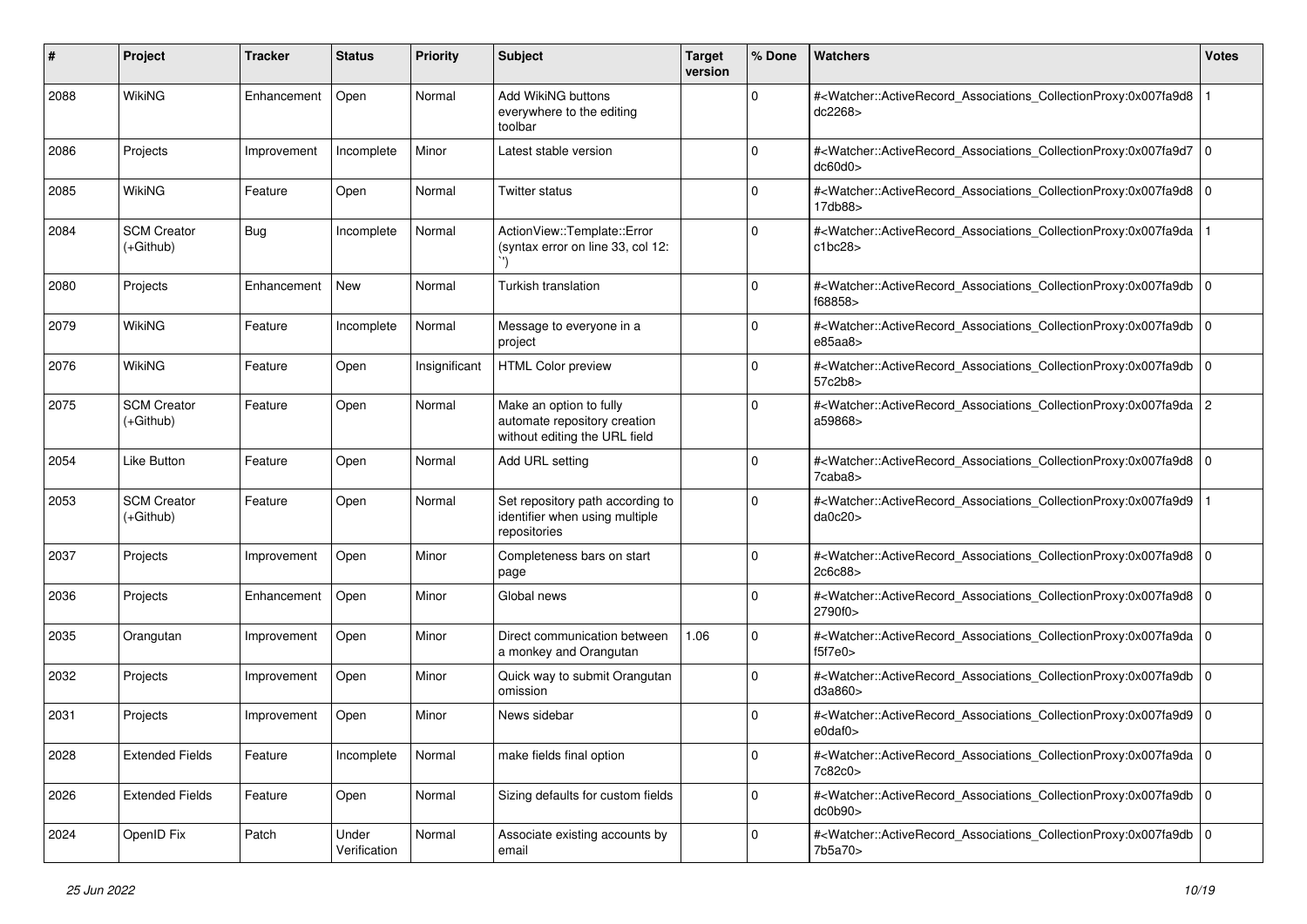| #    | Project                | <b>Tracker</b> | <b>Status</b> | <b>Priority</b> | <b>Subject</b>                                            | <b>Target</b><br>version | % Done      | <b>Watchers</b>                                                                                                                                                                          | <b>Votes</b> |
|------|------------------------|----------------|---------------|-----------------|-----------------------------------------------------------|--------------------------|-------------|------------------------------------------------------------------------------------------------------------------------------------------------------------------------------------------|--------------|
| 2021 | Projects               | Improvement    | Incomplete    | Major           | Spam protect                                              |                          | $\Omega$    | # <watcher::activerecord 0<br="" associations="" collectionproxy:0x007fa9d9=""  ="">3eef88&gt;</watcher::activerecord>                                                                   |              |
| 2019 | <b>Extended Fields</b> | Feature        | Open          | Normal          | Custom field type web service                             |                          | 0           | # <watcher::activerecord_associations_collectionproxy:0x007fa9d8 0<br=""  ="">23c0d8&gt;</watcher::activerecord_associations_collectionproxy:0x007fa9d8>                                 |              |
| 2018 | <b>Extended Fields</b> | Feature        | Open          | Normal          | database query cutsom field<br>type                       |                          | $\Omega$    | # <watcher::activerecord associations="" collectionproxy:0x007fa9da<br="">39de98&gt;</watcher::activerecord>                                                                             |              |
| 2013 | Role Shift             | Feature        | Incomplete    | Minor           | Resource shifts                                           |                          | O           | # <watcher::activerecord 0<br="" associations="" collectionproxy:0x007fa9da=""  ="">cfe3e8</watcher::activerecord>                                                                       |              |
| 2011 | <b>Extended Fields</b> | Feature        | Incomplete    | Normal          | Custom field translations                                 |                          | $\Omega$    | # <watcher::activerecord_associations_collectionproxy:0x007fa9db 0<br="">d30090&gt;</watcher::activerecord_associations_collectionproxy:0x007fa9db>                                      |              |
| 2007 | <b>Extended Fields</b> | Feature        | Incomplete    | Minor           | Projects listing sorting                                  |                          | $\Omega$    | # <watcher::activerecord 0<br="" associations="" collectionproxy:0x007fa9d9=""  ="">9c1370&gt;</watcher::activerecord>                                                                   |              |
| 2006 | <b>Extended Fields</b> | Feature        | Incomplete    | Minor           | Users listing sorting                                     |                          | $\Omega$    | # <watcher::activerecord_associations_collectionproxy:0x007fa9d9 0<br=""  ="">573750&gt;</watcher::activerecord_associations_collectionproxy:0x007fa9d9>                                 |              |
| 2005 | <b>Extended Fields</b> | Feature        | Incomplete    | Minor           | Paging for projects listing                               |                          | $\Omega$    | # <watcher::activerecord 0<br="" associations="" collectionproxy:0x007fa9d9=""  ="">d5c868&gt;</watcher::activerecord>                                                                   |              |
| 1999 | Sidebar Content        | Feature        | Incomplete    | Minor           | Project module                                            |                          | $\Omega$    | # <watcher::activerecord_associations_collectionproxy:0x007fa9da 0<br=""  ="">091ce0&gt;</watcher::activerecord_associations_collectionproxy:0x007fa9da>                                 |              |
| 1997 | <b>Download Button</b> | Feature        | Open          | Minor           | Project module                                            |                          | $\Omega$    | # <watcher::activerecord_associations_collectionproxy:0x007fa9d9 0<br=""  ="">2bebe0&gt;</watcher::activerecord_associations_collectionproxy:0x007fa9d9>                                 |              |
| 1996 | <b>Author Box</b>      | Feature        | Incomplete    | Minor           | Project module                                            |                          | $\Omega$    | # <watcher::activerecord 0<br="" associations="" collectionproxy:0x007fa9d8=""  ="">96bb60&gt;</watcher::activerecord>                                                                   |              |
| 1995 | <b>Extended Fields</b> | Feature        | Open          | Normal          | Checklist                                                 |                          | $\Omega$    | # <watcher::activerecord_associations_collectionproxy:0x007fa9d8 0<br=""  ="">817318&gt;</watcher::activerecord_associations_collectionproxy:0x007fa9d8>                                 |              |
| 1994 | WikiNG                 | Enhancement    | Incomplete    | Normal          | Inline warnings, tips etc                                 |                          | $\Omega$    | # <watcher::activerecord 0<br="" associations="" collectionproxy:0x007fa9db=""  ="">09a628&gt;</watcher::activerecord>                                                                   |              |
| 1993 | Advertising            | Feature        | Open          | Normal          | Which types of user                                       |                          | 0           | # <watcher::activerecord_associations_collectionproxy:0x007fa9d8 0<br=""  ="">bf2960&gt;</watcher::activerecord_associations_collectionproxy:0x007fa9d8>                                 |              |
| 1990 | Projects               | Improvement    | Incomplete    | Minor           | anti notificatin spam - fine<br>grained mail distribution |                          | 0           | # <watcher::activerecord_associations_collectionproxy:0x007fa9db<br><math>b</math>f8<math>b</math>00<math>&gt;</math></watcher::activerecord_associations_collectionproxy:0x007fa9db<br> |              |
| 1989 | Projects               | Bug            | In Progress   | Normal          | Кирилиця в рекламі                                        |                          | 90          | # <watcher::activerecord 0<br="" associations="" collectionproxy:0x007fa9db=""  ="">fb7d40</watcher::activerecord>                                                                       |              |
| 1988 | Orangutan              | Improvement    | Incomplete    | Normal          | Multithreading                                            |                          | $\Omega$    | # <watcher::activerecord_associations_collectionproxy:0x007fa9da 0<br=""  ="">db51d8&gt;</watcher::activerecord_associations_collectionproxy:0x007fa9da>                                 |              |
| 1987 | Projects               | Feature        | Incomplete    | Normal          | Attachment resize                                         |                          | $\mathbf 0$ | # <watcher::activerecord 0<br="" associations="" collectionproxy:0x007fa9d9=""  ="">ee5568&gt;</watcher::activerecord>                                                                   |              |
| 1985 | <b>Project Alias</b>   | Patch          | Deferred      | Normal          | Redmine.pm for Git supporting<br>project-aliases          |                          | $\Omega$    | # <watcher::activerecord_associations_collectionproxy:0x007fa9da 0<br=""  ="">4c4fb0&gt;</watcher::activerecord_associations_collectionproxy:0x007fa9da>                                 |              |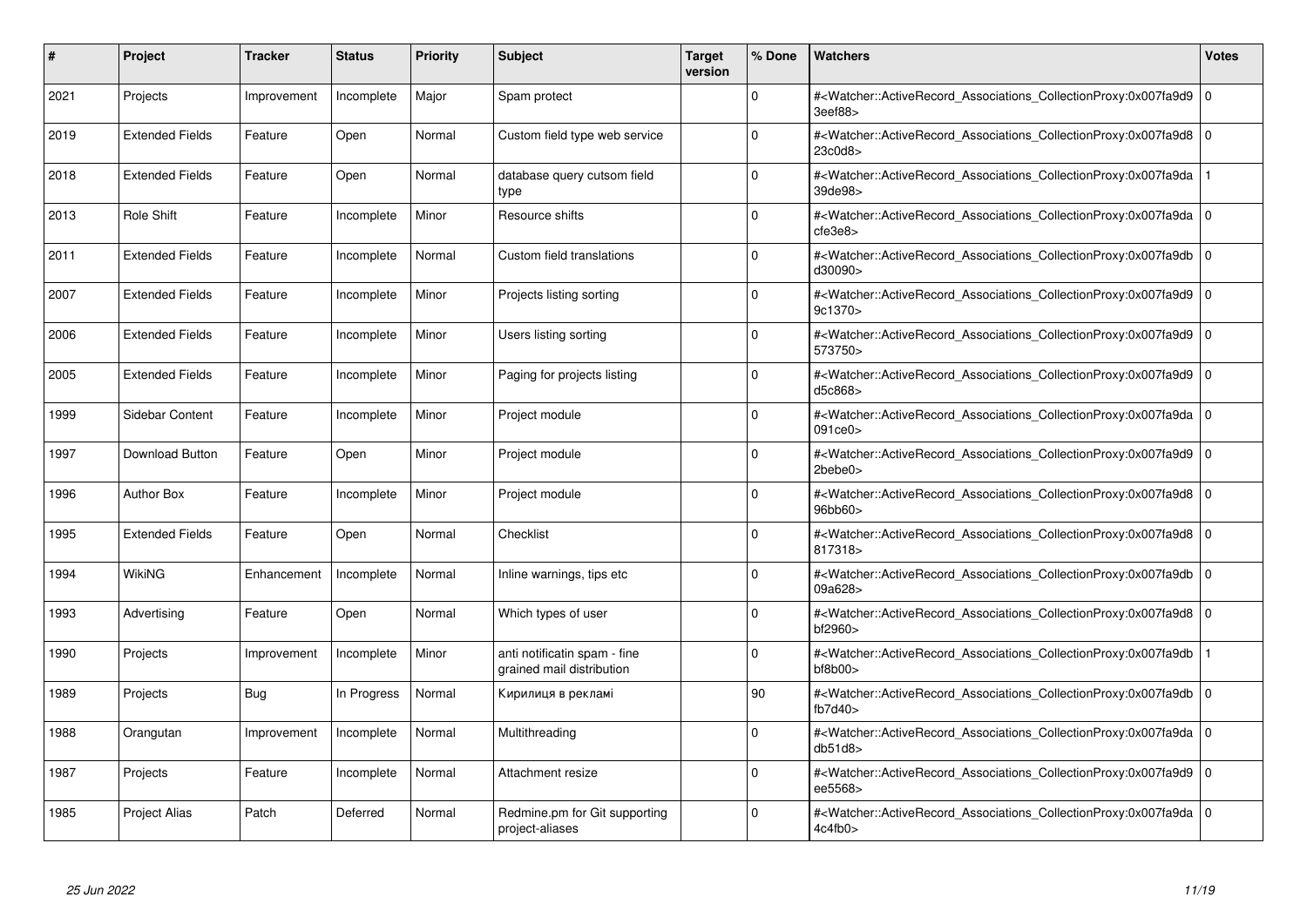| #    | Project                | <b>Tracker</b> | <b>Status</b> | Priority | <b>Subject</b>                                                                           | <b>Target</b><br>version | % Done         | <b>Watchers</b>                                                                                                                                          | Votes |
|------|------------------------|----------------|---------------|----------|------------------------------------------------------------------------------------------|--------------------------|----------------|----------------------------------------------------------------------------------------------------------------------------------------------------------|-------|
| 1984 | Subscription           | Feature        | Incomplete    | Minor    | Redirecting back after<br>registration/loginRedirecting<br>back after registration/login |                          | $\Omega$       | # <watcher::activerecord_associations_collectionproxy:0x007fa9d8<br>6e78f8&gt;</watcher::activerecord_associations_collectionproxy:0x007fa9d8<br>        | l o   |
| 1983 | <b>Role Shift</b>      | Feature        | Open          | Major    | Default shifts                                                                           |                          | O              | # <watcher::activerecord_associations_collectionproxy:0x007fa9d9 0<br=""  ="">97f628&gt;</watcher::activerecord_associations_collectionproxy:0x007fa9d9> |       |
| 1982 | <b>Role Shift</b>      | Feature        | Open          | Major    | Redmine.pm patch wanted                                                                  |                          | $\Omega$       | # <watcher::activerecord_associations_collectionproxy:0x007fa9d8 0<br=""  ="">0b4058&gt;</watcher::activerecord_associations_collectionproxy:0x007fa9d8> |       |
| 1981 | Subscription           | Feature        | Open          | Normal   | Site-wide notifications                                                                  |                          | $\Omega$       | # <watcher::activerecord_associations_collectionproxy:0x007fa9da<br>becbd0&gt;</watcher::activerecord_associations_collectionproxy:0x007fa9da<br>        |       |
| 1980 | WikiNG                 | Bug            | Open          | Normal   | Problem running plugin in<br>development mode                                            |                          | O              | # <watcher::activerecord associations="" collectionproxy:0x007fa9d8<br="">e0c2a0</watcher::activerecord>                                                 | $-1$  |
| 1977 | WikiNG                 | Feature        | Open          | Normal   | Conditional macro for users &<br>groups                                                  |                          | $\Omega$       | # <watcher::activerecord_associations_collectionproxy:0x007fa9da 2<br="">edb2d8&gt;</watcher::activerecord_associations_collectionproxy:0x007fa9da>      |       |
| 1970 | <b>Contact Form</b>    | Feature        | Open          | Minor    | Contact link                                                                             |                          | $\Omega$       | # <watcher::activerecord_associations_collectionproxy:0x007fa9db<br>4faa60&gt;</watcher::activerecord_associations_collectionproxy:0x007fa9db<br>        | 0 I   |
| 1969 | Projects               | Improvement    | Open          | Normal   | Vote plugin                                                                              |                          | $\overline{0}$ | # <watcher::activerecord 0<br="" associations="" collectionproxy:0x007fa9d8=""  ="">c5ect0</watcher::activerecord>                                       |       |
| 1968 | Orangutan              | Feature        | Open          | Normal   | Creating a new issue                                                                     | 1.06                     | $\Omega$       | # <watcher::activerecord_associations_collectionproxy:0x007fa9d7<br>e34440&gt;</watcher::activerecord_associations_collectionproxy:0x007fa9d7<br>        | l 0   |
| 1963 | Projects               | Feature        | Open          | Minor    | Issues/messages count                                                                    |                          | $\Omega$       | # <watcher::activerecord_associations_collectionproxy:0x007fa9d4<br>536c60&gt;</watcher::activerecord_associations_collectionproxy:0x007fa9d4<br>        | 0 I   |
| 1957 | <b>Download Button</b> | Feature        | Incomplete    | Normal   | Plugin configuration                                                                     |                          | <sup>0</sup>   | # <watcher::activerecord_associations_collectionproxy:0x007fa9d6 0<br="">9268a0&gt;</watcher::activerecord_associations_collectionproxy:0x007fa9d6>      |       |
| 1956 | <b>Extended Fields</b> | Feature        | Incomplete    | Minor    | SIP link                                                                                 |                          | $\Omega$       | # <watcher::activerecord associations="" collectionproxy:0x007fa9d6<br="">9695d8&gt;</watcher::activerecord>                                             | ۱٥    |
| 1955 | <b>Extended Fields</b> | Feature        | Incomplete    | Normal   | FTP link                                                                                 |                          | O              | # <watcher::activerecord_associations_collectionproxy:0x007fa9d5<br>fb0460&gt;</watcher::activerecord_associations_collectionproxy:0x007fa9d5<br>        | 0 I   |
| 1954 | <b>Extended Fields</b> | Feature        | Incomplete    | Normal   | <b>Mailto links</b>                                                                      |                          | $\Omega$       | # <watcher::activerecord 0<br="" associations="" collectionproxy:0x007fa9d4=""  ="">5c5348&gt;</watcher::activerecord>                                   |       |
| 1948 | Projects               | Feature        | Open          | Minor    | Testimonials / Used by                                                                   |                          | 0              | # <watcher::activerecord_associations_collectionproxy:0x007fa9d4 0<br=""  ="">4d9380&gt;</watcher::activerecord_associations_collectionproxy:0x007fa9d4> |       |
| 1947 | <b>Extended Fields</b> | Feature        | Open          | Normal   | Visible for admins only                                                                  |                          | $\Omega$       | # <watcher::activerecord_associations_collectionproxy:0x007fa9d6<br>675318&gt;</watcher::activerecord_associations_collectionproxy:0x007fa9d6<br>        | l O   |
| 1943 | <b>Author Box</b>      | Feature        | Deferred      | Normal   | Author box layout change plan                                                            |                          | 0              | # <watcher::activerecord 0<br="" associations="" collectionproxy:0x007fa9d4=""  ="">72a440&gt;</watcher::activerecord>                                   |       |
| 1942 | WikiNG                 | Feature        | Incomplete    | Minor    | Support for target in links                                                              |                          | $\Omega$       | # <watcher::activerecord_associations_collectionproxy:0x007fa9d5<br>52f9f0&gt;</watcher::activerecord_associations_collectionproxy:0x007fa9d5<br>        | l O   |
| 1931 | WikiNG                 | Bug            | Deferred      | Normal   | it seems conflict with the<br>redmine ckeditor                                           |                          | O              | # <watcher::activerecord_associations_collectionproxy:0x007fa9e4<br>f95ca0&gt;</watcher::activerecord_associations_collectionproxy:0x007fa9e4<br>        |       |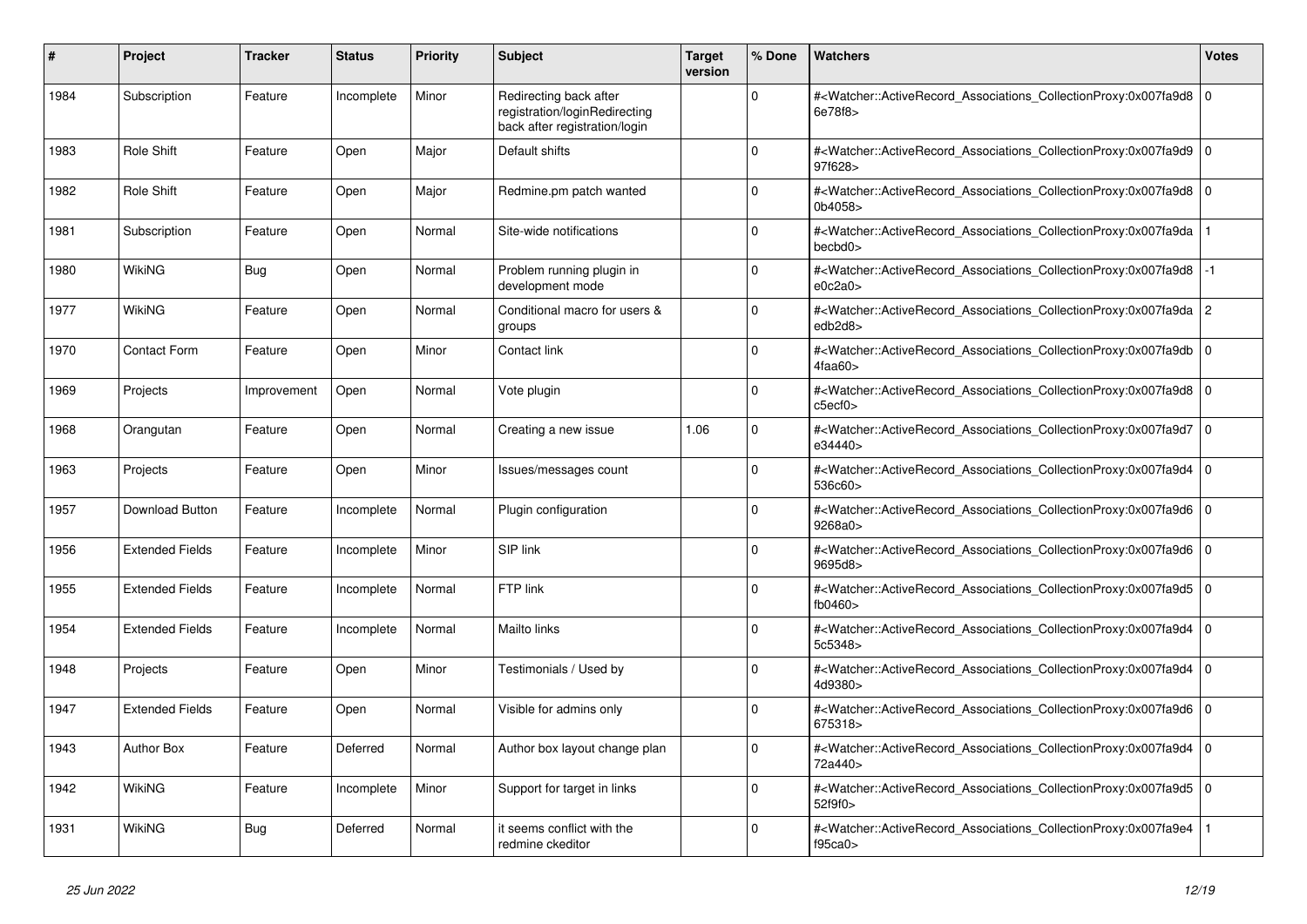| #    | Project                           | <b>Tracker</b> | <b>Status</b> | <b>Priority</b> | <b>Subject</b>                                       | <b>Target</b><br>version | % Done      | <b>Watchers</b>                                                                                                                                                                    | <b>Votes</b> |
|------|-----------------------------------|----------------|---------------|-----------------|------------------------------------------------------|--------------------------|-------------|------------------------------------------------------------------------------------------------------------------------------------------------------------------------------------|--------------|
| 1921 | Orangutan                         | Enhancement    | Open          | Minor           | <b>RSS monkey</b>                                    |                          | $\Omega$    | # <watcher::activerecord 0<br="" associations="" collectionproxy:0x007fa9d8=""  ="">6e12f0&gt;</watcher::activerecord>                                                             |              |
| 1919 | <b>Extended Fields</b>            | Feature        | Incomplete    | Normal          | Extend Link extended field                           |                          | 0           | # <watcher::activerecord_associations_collectionproxy:0x007fa9d9 0<br=""  ="">5fa5e8</watcher::activerecord_associations_collectionproxy:0x007fa9d9>                               |              |
| 1915 | Red-Andy                          | Feature        | Incomplete    | Normal          | TOC items box should move as<br>we click on the item |                          | $\Omega$    | # <watcher::activerecord_associations_collectionproxy:0x007fa9db 0<br="">8df6f8</watcher::activerecord_associations_collectionproxy:0x007fa9db>                                    |              |
| 1913 | WikiNG                            | Enhancement    | Incomplete    | Minor           | External Debian/Ubuntu bugs                          |                          | $\Omega$    | # <watcher::activerecord 0<br="" associations="" collectionproxy:0x007fa9d9=""  ="">4166c8&gt;</watcher::activerecord>                                                             |              |
| 1910 | Projects                          | Support        | Open          | Major           | Users verification                                   |                          | $\Omega$    | # <watcher::activerecord_associations_collectionproxy:0x007fa9d8 0<br=""  ="">97c550&gt;</watcher::activerecord_associations_collectionproxy:0x007fa9d8>                           |              |
| 1909 | Orangutan                         | Enhancement    | Incomplete    | Minor           | Orangutan::Kayako                                    |                          | $\Omega$    | # <watcher::activerecord 0<br="" associations="" collectionproxy:0x007fa9db=""  ="">3292e0&gt;</watcher::activerecord>                                                             |              |
| 1907 | <b>WikiNG</b>                     | Feature        | Incomplete    | Minor           | Social links                                         |                          | $\Omega$    | # <watcher::activerecord_associations_collectionproxy:0x007fa9d7<br>e913c0&gt;</watcher::activerecord_associations_collectionproxy:0x007fa9d7<br>                                  |              |
| 1906 | WikiNG                            | Enhancement    | Incomplete    | Minor           | External Redmine links                               |                          | O           | # <watcher::activerecord associations="" collectionproxy:0x007fa9d8<br="">7b76c0&gt;</watcher::activerecord>                                                                       |              |
| 1905 | Orangutan                         | Feature        | Open          | Normal          | SCM monkey                                           |                          | $\Omega$    | # <watcher::activerecord_associations_collectionproxy:0x007fa9da 0<br=""  ="">f6f3c0</watcher::activerecord_associations_collectionproxy:0x007fa9da>                               |              |
| 1902 | Meta                              | Feature        | Incomplete    | Normal          | Consider clear html and light<br>mode                |                          | $\Omega$    | # <watcher::activerecord_associations_collectionproxy:0x007fa9d9 0<br=""  =""><math>b</math>f1fc8<math>&gt;</math></watcher::activerecord_associations_collectionproxy:0x007fa9d9> |              |
| 1900 | WikiNG                            | Feature        | Incomplete    | Minor           | Singe bracket smiley                                 |                          | $\Omega$    | # <watcher::activerecord 0<br="" associations="" collectionproxy:0x007fa9db=""  ="">586a88&gt;</watcher::activerecord>                                                             |              |
| 1899 | WikiNG                            | Improvement    | Incomplete    | Minor           | Ignore conditions on preview                         |                          | $\Omega$    | # <watcher::activerecord_associations_collectionproxy:0x007fa9d9 0<br=""  ="">273190&gt;</watcher::activerecord_associations_collectionproxy:0x007fa9d9>                           |              |
| 1893 | Orangutan                         | Enhancement    | Open          | Minor           | Twitter monkey                                       |                          | $\Omega$    | # <watcher::activerecord 0<br="" associations="" collectionproxy:0x007fa9d9=""  ="">5d9ff0&gt;</watcher::activerecord>                                                             |              |
| 1891 | Projects                          | Improvement    | Open          | Normal          | Add BASH & Perl CodeRay<br>scanners                  |                          | 0           | # <watcher::activerecord_associations_collectionproxy:0x007fa9d9 0<br=""  ="">dcfd90</watcher::activerecord_associations_collectionproxy:0x007fa9d9>                               |              |
| 1888 | Orangutan::Redmin                 | Feature        | Open          | Normal          | Reuse past tasks                                     |                          | 0           | # <watcher::activerecord_associations_collectionproxy:0x007fa9d9 0<br=""  ="">fd5db0&gt;</watcher::activerecord_associations_collectionproxy:0x007fa9d9>                           |              |
| 1884 | <b>Extended Fields</b>            | Feature        | Incomplete    | Normal          | Multiselect                                          |                          | 0           | # <watcher::activerecord 0<br="" associations="" collectionproxy:0x007fa9da=""  ="">de2b60&gt;</watcher::activerecord>                                                             |              |
| 1882 | <b>Extended Fields</b>            | Feature        | Incomplete    | Normal          | Wiki toolbar for Wiki text                           |                          | $\Omega$    | # <watcher::activerecord_associations_collectionproxy:0x007fa9d8 0<br=""  ="">c6bb58</watcher::activerecord_associations_collectionproxy:0x007fa9d8>                               |              |
| 1881 | <b>Extended Fields</b>            | Feature        | Open          | Insignificant   | Support wiki toolbar for "Default<br>value"          |                          | $\mathbf 0$ | # <watcher::activerecord 0<br="" associations="" collectionproxy:0x007fa9d9=""  ="">c1de70</watcher::activerecord>                                                                 |              |
| 1878 | <b>SCM Creator</b><br>$(+Github)$ | Support        | Deferred      | Normal          | Don't create bare GIt repository                     |                          | $\Omega$    | # <watcher::activerecord_associations_collectionproxy:0x007fa9da 0<br=""  ="">c84ac0</watcher::activerecord_associations_collectionproxy:0x007fa9da>                               |              |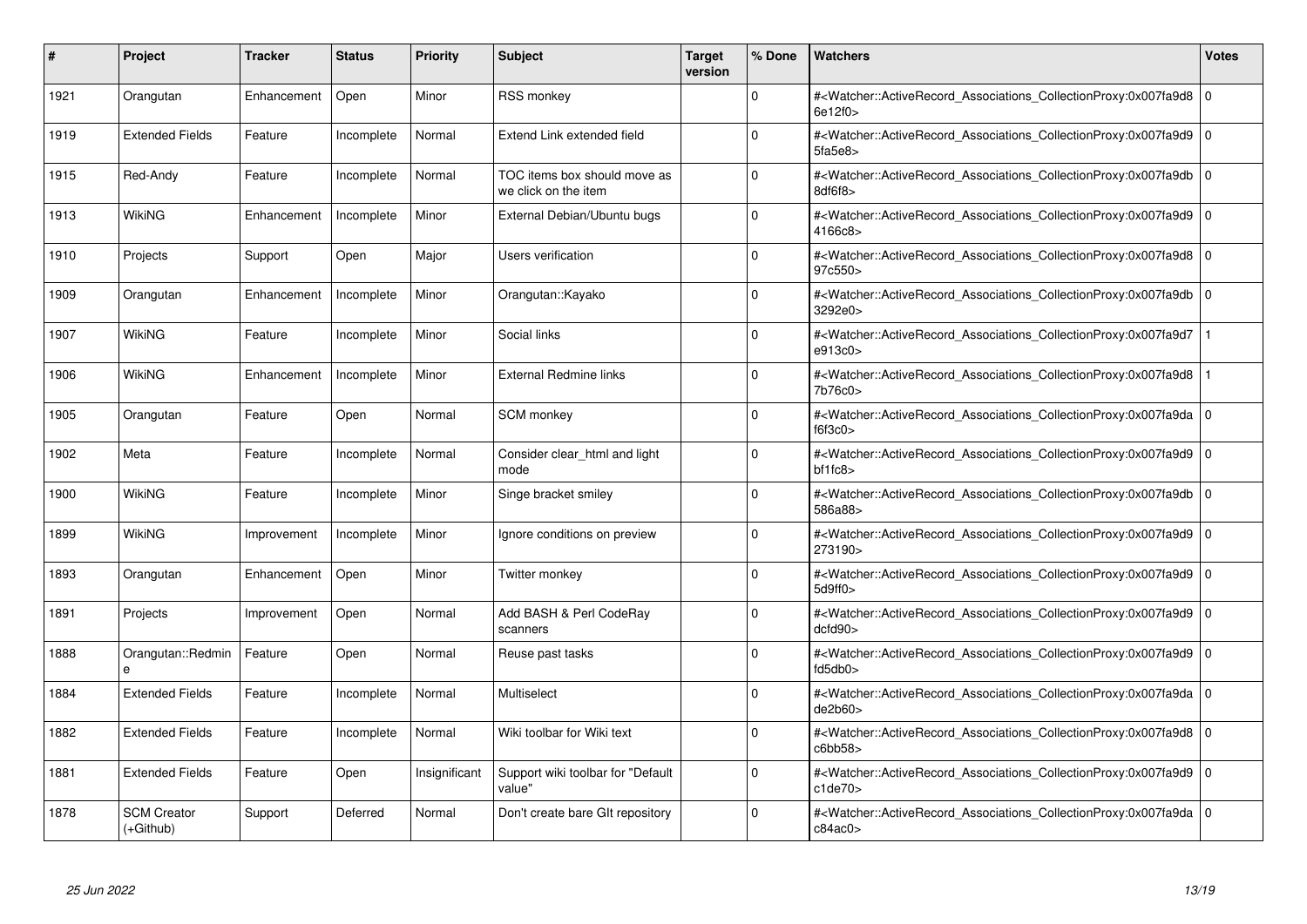| #    | Project                           | <b>Tracker</b> | <b>Status</b> | <b>Priority</b> | <b>Subject</b>                                        | <b>Target</b><br>version | % Done      | Watchers                                                                                                                                                 | <b>Votes</b> |
|------|-----------------------------------|----------------|---------------|-----------------|-------------------------------------------------------|--------------------------|-------------|----------------------------------------------------------------------------------------------------------------------------------------------------------|--------------|
| 1868 | Projects                          | Feature        | Reopened      | Minor           | Author in Google search results                       |                          | 80          | # <watcher::activerecord associations="" collectionproxy:0x007fa9db=""  <br=""><math>6</math>ada<math>60</math></watcher::activerecord>                  | $\mathbf 0$  |
| 1867 | Projects                          | Feature        | Incomplete    | Minor           | Textile draft                                         |                          | 0           | # <watcher::activerecord 0<br="" associations="" collectionproxy:0x007fa9db=""  ="">c8caa8</watcher::activerecord>                                       |              |
| 1858 | <b>SCM Creator</b><br>(+Github)   | Feature        | Open          | Normal          | New Wiki/Textile macro                                |                          | $\Omega$    | # <watcher::activerecord_associations_collectionproxy:0x007fa9d9 0<br="">deac80</watcher::activerecord_associations_collectionproxy:0x007fa9d9>          |              |
| 1853 | Projects                          | Support        | Open          | Normal          | Customizer                                            |                          | $\Omega$    | # <watcher::activerecord_associations_collectionproxy:0x007fa9db 0<br="">a2f328&gt;</watcher::activerecord_associations_collectionproxy:0x007fa9db>      |              |
| 1846 | Advertising                       | Feature        | Open          | Minor           | Page configuration                                    | 0.3.0                    | 0           | # <watcher::activerecord_associations_collectionproxy:0x007fa9d8 0<br=""  ="">79d068&gt;</watcher::activerecord_associations_collectionproxy:0x007fa9d8> |              |
| 1845 | Advertising                       | Feature        | Open          | Minor           | Per project management                                | 0.3.0                    | $\Omega$    | # <watcher::activerecord_associations_collectionproxy:0x007fa9d8 0<br=""  ="">cc0c70&gt;</watcher::activerecord_associations_collectionproxy:0x007fa9d8> |              |
| 1842 | <b>Author Box</b>                 | Feature        | Open          | Normal          | Show multiple/all roles                               | 1.0.0                    | $\Omega$    | # <watcher::activerecord 0<br="" associations="" collectionproxy:0x007fa9d8=""  ="">ft7d80</watcher::activerecord>                                       |              |
| 1837 | Projects                          | Feature        | Open          | Insignificant   | Andriy is now working on                              |                          | $\Omega$    | # <watcher::activerecord_associations_collectionproxy:0x007fa9db 0<br=""  ="">2619e8&gt;</watcher::activerecord_associations_collectionproxy:0x007fa9db> |              |
| 1831 | Projects                          | Feature        | Incomplete    | Minor           | Automatically include mail<br>conversations           |                          | $\Omega$    | # <watcher::activerecord_associations_collectionproxy:0x007fa9da 0<br=""  ="">776a60&gt;</watcher::activerecord_associations_collectionproxy:0x007fa9da> |              |
| 1829 | Projects                          | Feature        | Open          | Normal          | A project generator from<br>templates                 |                          | $\Omega$    | # <watcher::activerecord 0<br="" associations="" collectionproxy:0x007fa9da=""  ="">99b958&gt;</watcher::activerecord>                                   |              |
| 1828 | <b>Contact Form</b>               | Support        | Deferred      | Normal          | Incorrect from/reply to address<br>used in sent email |                          | 40          | # <watcher::activerecord_associations_collectionproxy:0x007fa9da 0<br=""  ="">e4c3f8</watcher::activerecord_associations_collectionproxy:0x007fa9da>     |              |
| 1812 | <b>Author Box</b>                 | Feature        | Open          | Normal          | Custom fields support                                 | 1.0.0                    | $\Omega$    | # <watcher::activerecord_associations_collectionproxy:0x007fa9d8 0<br=""  ="">b82fe8&gt;</watcher::activerecord_associations_collectionproxy:0x007fa9d8> |              |
| 1804 | Projects                          | Feature        | Incomplete    | Insignificant   | Arrows (or similar solution) for<br>project menu      |                          | $\Omega$    | # <watcher::activerecord 0<br="" associations="" collectionproxy:0x007fa9d9=""  ="">ecaee8&gt;</watcher::activerecord>                                   |              |
| 1799 | Projects                          | <b>Bug</b>     | Open          | Normal          | Thumbnail overflows issues on<br>overview page        |                          | $\Omega$    | # <watcher::activerecord_associations_collectionproxy:0x007fa9d8 0<br=""  ="">bc8020&gt;</watcher::activerecord_associations_collectionproxy:0x007fa9d8> |              |
| 1796 | Projects                          | Feature        | Open          | Normal          | <b>Translations helper</b>                            |                          | $\Omega$    | # <watcher::activerecord 0<br="" associations="" collectionproxy:0x007fa9db=""  ="">85d680&gt;</watcher::activerecord>                                   |              |
| 1793 | <b>SCM Creator</b><br>$(+Github)$ | Feature        | Incomplete    | Normal          | Allow the creation of non-local<br>repositories       |                          | $\Omega$    | # <watcher::activerecord_associations_collectionproxy:0x007fa9da 2<br="">2b9b08&gt;</watcher::activerecord_associations_collectionproxy:0x007fa9da>      |              |
| 1790 | Projects                          | Feature        | Open          | Normal          | Rotate logs                                           |                          | $\Omega$    | # <watcher::activerecord_associations_collectionproxy:0x007fa9db 0<br=""  ="">ec1e68</watcher::activerecord_associations_collectionproxy:0x007fa9db>     |              |
| 1784 | Hooks Manager                     | Feature        | Open          | Normal          | Support per-project Ads                               |                          | $\mathbf 0$ | # <watcher::activerecord 0<br="" associations="" collectionproxy:0x007fa9d9=""  ="">d6b2c8</watcher::activerecord>                                       |              |
| 1783 | Projects                          | <b>Bug</b>     | Open          | Normal          | Weird logouts                                         |                          | $\Omega$    | # <watcher::activerecord_associations_collectionproxy:0x007fa9d8 0<br=""  ="">87cda8&gt;</watcher::activerecord_associations_collectionproxy:0x007fa9d8> |              |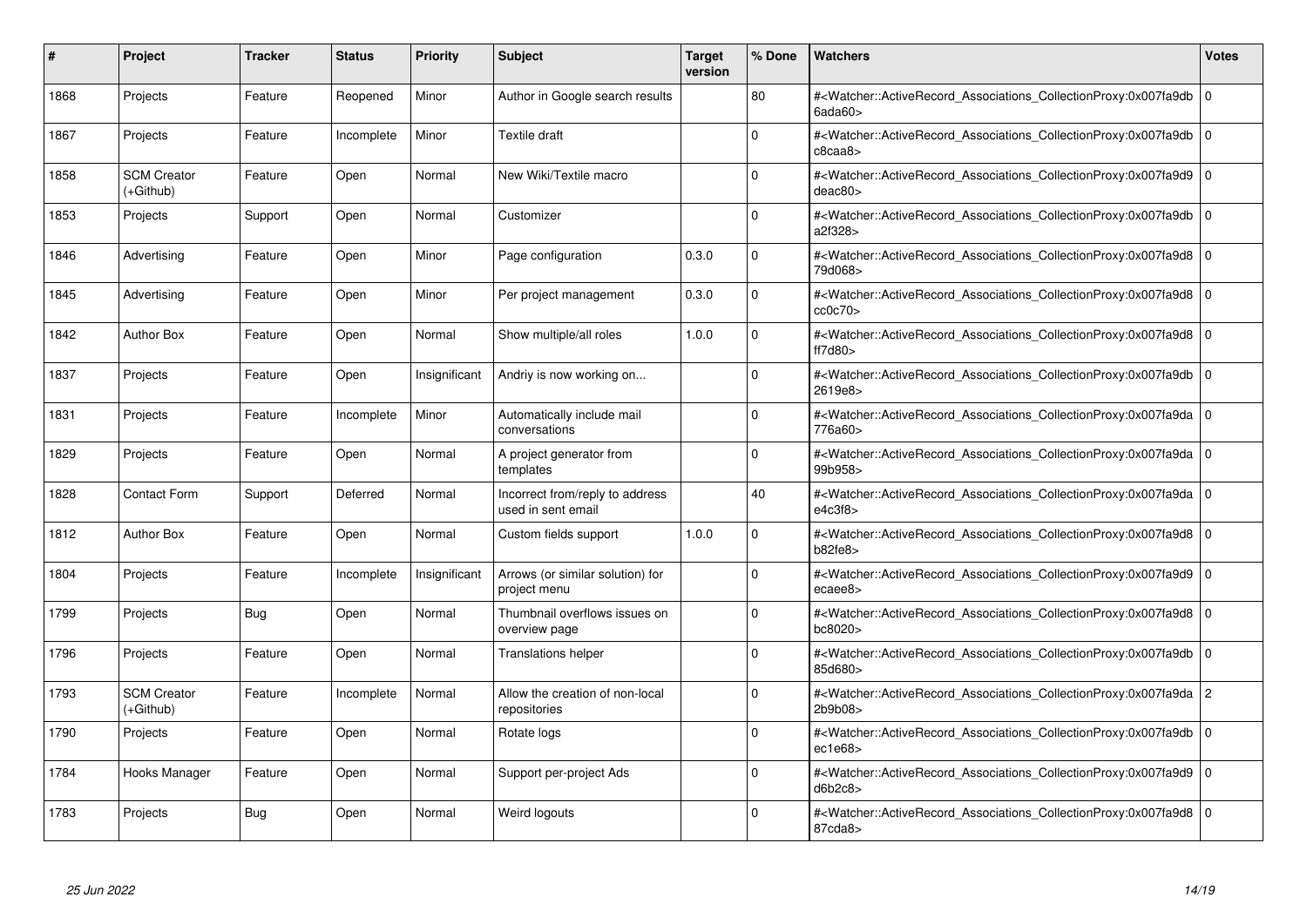| #    | <b>Project</b>                    | <b>Tracker</b> | <b>Status</b> | Priority      | <b>Subject</b>                                          | <b>Target</b><br>version | % Done         | Watchers                                                                                                                                                 | <b>Votes</b> |
|------|-----------------------------------|----------------|---------------|---------------|---------------------------------------------------------|--------------------------|----------------|----------------------------------------------------------------------------------------------------------------------------------------------------------|--------------|
| 1771 | Sidebar Content                   | Feature        | Open          | Normal        | Global contents                                         | 0.2.0                    | $\Omega$       | # <watcher::activerecord_associations_collectionproxy:0x007fa9db 0<br=""  ="">f7fc38</watcher::activerecord_associations_collectionproxy:0x007fa9db>     |              |
| 1763 | <b>SCM Creator</b><br>$(+Github)$ | <b>Bug</b>     | Open          | Normal        | 'Create repository" button<br>hiding is too restrictive |                          | $\Omega$       | # <watcher::activerecord_associations_collectionproxy:0x007fa9db 0<br=""  ="">094548&gt;</watcher::activerecord_associations_collectionproxy:0x007fa9db> |              |
| 1757 | <b>SCM Creator</b><br>(+Github)   | Feature        | Incomplete    | Insignificant | Allow subdirectories                                    |                          | $\Omega$       | # <watcher::activerecord_associations_collectionproxy:0x007fa9db 0<br=""  ="">28fc80&gt;</watcher::activerecord_associations_collectionproxy:0x007fa9db> |              |
| 1751 | Hooks Manager                     | Feature        | Incomplete    | Minor         | Support URL regexps to limit<br>pages                   |                          | $\Omega$       | # <watcher::activerecord_associations_collectionproxy:0x007fa9d9 0<br=""  ="">cddf40</watcher::activerecord_associations_collectionproxy:0x007fa9d9>     |              |
| 1747 | Projects                          | Feature        | Open          | Major         | Some kind of site usage plugin                          |                          | $\Omega$       | # <watcher::activerecord_associations_collectionproxy:0x007fa9da 0<br=""  ="">6d2c30&gt;</watcher::activerecord_associations_collectionproxy:0x007fa9da> |              |
| 1739 | CD-Index                          | Feature        | Open          | Normal        | Debian package                                          |                          | $\Omega$       | # <watcher::activerecord associations="" collectionproxy:0x007fa9db<br="">a5a1b8</watcher::activerecord>                                                 |              |
| 1736 | CD-Index                          | Feature        | Open          | Normal        | Command-line options and<br>environmental variables     |                          | O              | # <watcher::activerecord_associations_collectionproxy:0x007fa9d9 0<br="">3e9268&gt;</watcher::activerecord_associations_collectionproxy:0x007fa9d9>      |              |
| 1735 | <b>TOC</b>                        | Bug            | Incomplete    | Normal        | Broken in new DokuWiki?                                 |                          | $\Omega$       | # <watcher::activerecord_associations_collectionproxy:0x007fa9db 0<br=""  ="">dd5478&gt;</watcher::activerecord_associations_collectionproxy:0x007fa9db> |              |
| 1733 | CD-Index                          | Feature        | Open          | Normal        | Put more info about the media<br>into header            |                          | 0              | # <watcher::activerecord_associations_collectionproxy:0x007fa9da 0<br=""  ="">cfaf90&gt;</watcher::activerecord_associations_collectionproxy:0x007fa9da> |              |
| 1731 | CD-Index                          | Bug            | Incomplete    | Normal        | Libarchive<br>archive_read_symlink returns<br>garbage   |                          | O              | # <watcher::activerecord_associations_collectionproxy:0x007fa9db 0<br=""  ="">69eb00&gt;</watcher::activerecord_associations_collectionproxy:0x007fa9db> |              |
| 1729 | CD-Index                          | <b>Bug</b>     | Incomplete    | Normal        | Segfault in libarchive when<br>working with large ISO   |                          | 0              | # <watcher::activerecord 0<br="" associations="" collectionproxy:0x007fa9da=""  ="">630f20&gt;</watcher::activerecord>                                   |              |
| 1725 | Red-Andy                          | Feature        | Deferred      | Normal        | Stick footer to the bottom of a<br>page                 |                          | 50             | # <watcher::activerecord associations="" collectionproxy:0x007fa9da<br="">dea2c0</watcher::activerecord>                                                 |              |
| 1723 | CD-Index                          | Feature        | Open          | Normal        | PHP module                                              |                          | $\Omega$       | # <watcher::activerecord_associations_collectionproxy:0x007fa9d9 0<br=""  ="">a2ef38</watcher::activerecord_associations_collectionproxy:0x007fa9d9>     |              |
| 1722 | CD-Index                          | Feature        | Open          | Major         | Separate common code into<br>library                    |                          | $\overline{0}$ | # <watcher::activerecord_associations_collectionproxy:0x007fa9d9 0<br="">2ff140&gt;</watcher::activerecord_associations_collectionproxy:0x007fa9d9>      |              |
| 1721 | CD-Index                          | Feature        | Open          | Minor         | Man page for cdfind                                     |                          | 0              | # <watcher::activerecord_associations_collectionproxy:0x007fa9d8 0<br=""  ="">7dd190&gt;</watcher::activerecord_associations_collectionproxy:0x007fa9d8> |              |
| 1720 | CD-Index                          | Feature        | Open          | Minor         | Man page for cdindex                                    |                          | $\Omega$       | # <watcher::activerecord_associations_collectionproxy:0x007fa9db  <br="">880f18&gt;</watcher::activerecord_associations_collectionproxy:0x007fa9db>      | $\Omega$     |
| 1716 | Projects                          | Feature        | In Progress   | Normal        | Orangutan video/chat demo                               |                          | 10             | # <watcher::activerecord 0<br="" associations="" collectionproxy:0x007fa9da=""  ="">376a50&gt;</watcher::activerecord>                                   |              |
| 1704 | Orangutan::Redmin<br>e            | Enhancement    | Open          | Minor         | Notify about votes                                      | 1.06                     | 0              | # <watcher::activerecord_associations_collectionproxy:0x007fa9d9 0<br=""  ="">1ce320&gt;</watcher::activerecord_associations_collectionproxy:0x007fa9d9> |              |
| 1695 | Sidebar Content                   | Feature        | Open          | Normal        | Multiple contents                                       | 0.2.0                    | $\Omega$       | # <watcher::activerecord_associations_collectionproxy:0x007fa9da 0<br=""  ="">c0b238&gt;</watcher::activerecord_associations_collectionproxy:0x007fa9da> |              |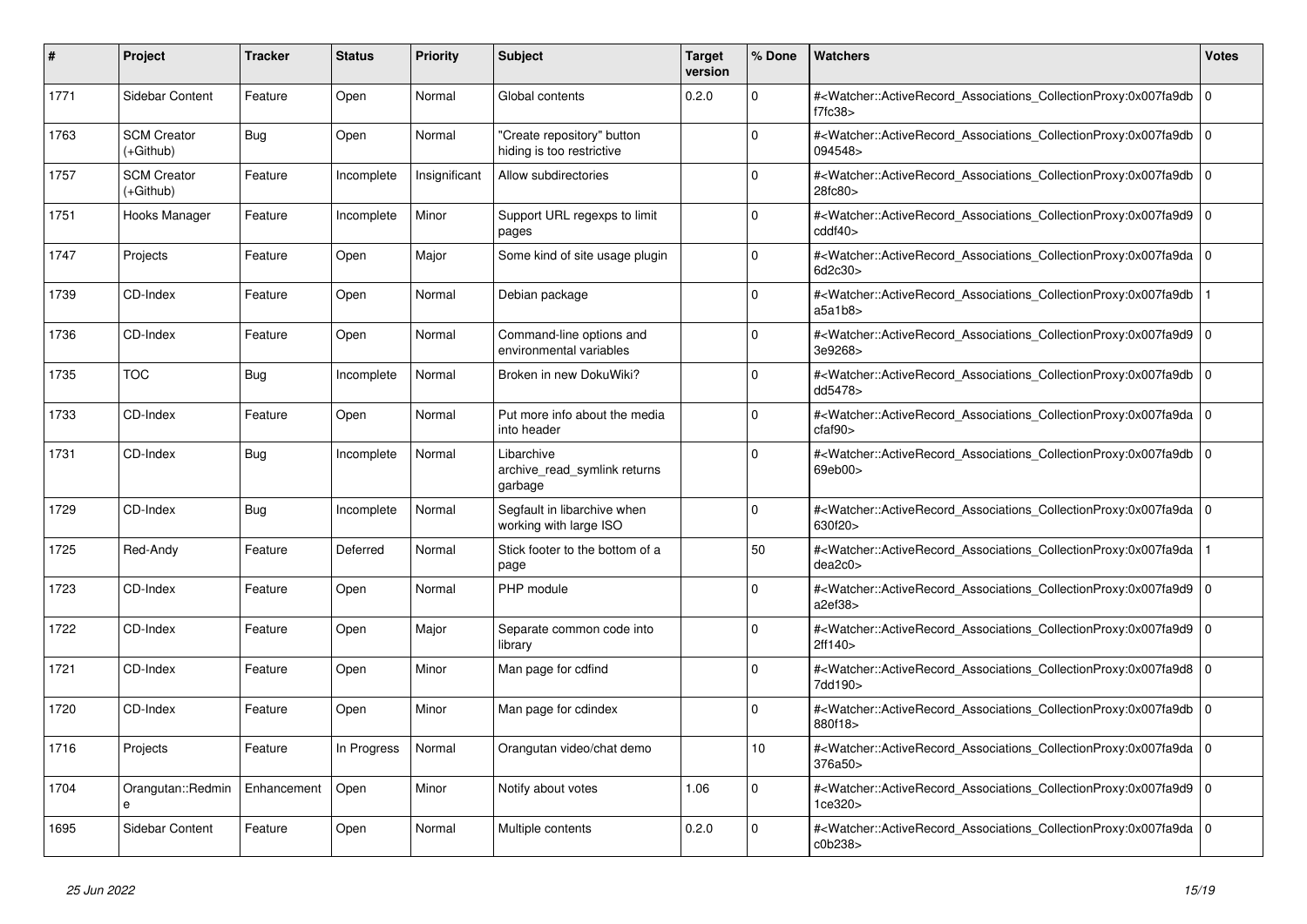| #    | Project                 | <b>Tracker</b> | <b>Status</b> | <b>Priority</b> | <b>Subject</b>                                                        | <b>Target</b><br>version | % Done      | <b>Watchers</b>                                                                                                                                          | <b>Votes</b> |
|------|-------------------------|----------------|---------------|-----------------|-----------------------------------------------------------------------|--------------------------|-------------|----------------------------------------------------------------------------------------------------------------------------------------------------------|--------------|
| 1687 | Meta                    | Feature        | Open          | Normal          | Global Meta tags, Meta tags per<br>project and per page               |                          | $\mathbf 0$ | # <watcher::activerecord_associations_collectionproxy:0x007fa9db 0<br="">c960d0&gt;</watcher::activerecord_associations_collectionproxy:0x007fa9db>      |              |
| 1682 | Orangutan               | Improvement    | Open          | Normal          | Take into account if time<br>tracking module is enabled               | 1.06                     | $\Omega$    | # <watcher::activerecord_associations_collectionproxy:0x007fa9d8 0<br=""  ="">d4a358&gt;</watcher::activerecord_associations_collectionproxy:0x007fa9d8> |              |
| 1680 | Orangutan::Redmin<br>e  | Bug            | Open          | Normal          | <b>Cancelling Comment context</b>                                     |                          | $\Omega$    | # <watcher::activerecord_associations_collectionproxy:0x007fa9db 0<br="">708078&gt;</watcher::activerecord_associations_collectionproxy:0x007fa9db>      |              |
| 1678 | Orangutan::Redmin<br>e  | Improvement    | Open          | Normal          | Suggest changing issue when<br>default issue is closed                | 1.07                     | 0           | # <watcher::activerecord_associations_collectionproxy:0x007fa9d9 0<br="">c21340&gt;</watcher::activerecord_associations_collectionproxy:0x007fa9d9>      |              |
| 1638 | Orangutan               | Feature        | Open          | Major           | Orangutan bug reporting                                               |                          | $\Omega$    | # <watcher::activerecord_associations_collectionproxy:0x007fa9db 0<br="">88a090&gt;</watcher::activerecord_associations_collectionproxy:0x007fa9db>      |              |
| 1624 | Orangutan               | Enhancement    | Open          | Normal          | ChiliProject support                                                  |                          | 0           | # <watcher::activerecord_associations_collectionproxy:0x007fa9da 0<br=""  ="">5ac1d0</watcher::activerecord_associations_collectionproxy:0x007fa9da>     |              |
| 1622 | Orangutan::Redmin       | Improvement    | Incomplete    | Normal          | Support rest_hours column                                             |                          | $\Omega$    | # <watcher::activerecord_associations_collectionproxy:0x007fa9d9 0<br="">947d40&gt;</watcher::activerecord_associations_collectionproxy:0x007fa9d9>      |              |
| 1620 | Orangutan               | Improvement    | Open          | Normal          | Fix foreign handlers API                                              | 2.00                     | $\mathbf 0$ | # <watcher::activerecord_associations_collectionproxy:0x007fa9da 0<br="">a33320&gt;</watcher::activerecord_associations_collectionproxy:0x007fa9da>      |              |
| 1619 | Orangutan               | Feature        | Open          | Minor           | Avatar                                                                |                          | $\Omega$    | # <watcher::activerecord_associations_collectionproxy:0x007fa9d9 2<br="">ac74b8</watcher::activerecord_associations_collectionproxy:0x007fa9d9>          |              |
| 1618 | Orangutan               | Enhancement    | Open          | Minor           | Support subrequests in single<br>request message                      | 2.00                     | $\Omega$    | # <watcher::activerecord_associations_collectionproxy:0x007fa9da<br>6611e8&gt;</watcher::activerecord_associations_collectionproxy:0x007fa9da<br>        |              |
| 1616 | Orangutan::Redmin<br>e  | Enhancement    | Open          | Normal          | Redmine notification for<br>changes made in Orangutan                 | 1.08                     | $\mathbf 0$ | # <watcher::activerecord_associations_collectionproxy:0x007fa9db<br>ae55d8</watcher::activerecord_associations_collectionproxy:0x007fa9db<br>            |              |
| 1615 | Orangutan::Redmin<br>e  | Improvement    | Open          | Minor           | Notify assignee when new<br>watcher is added                          | 1.06                     | $\Omega$    | # <watcher::activerecord_associations_collectionproxy:0x007fa9db<br>a8e648&gt;</watcher::activerecord_associations_collectionproxy:0x007fa9db<br>        |              |
| 1614 | Orangutan               | Feature        | Open          | Minor           | <b>AIML</b>                                                           |                          | $\Omega$    | # <watcher::activerecord_associations_collectionproxy:0x007fa9d8 0<br=""  ="">e91748&gt;</watcher::activerecord_associations_collectionproxy:0x007fa9d8> |              |
| 1613 | Orangutan::Redmin   Bug |                | Open          | Normal          | Guarantee that a notification will<br>come to end user                | 1.08                     | $\Omega$    | # <watcher::activerecord_associations_collectionproxy:0x007fa9d9<br>ca7328&gt;</watcher::activerecord_associations_collectionproxy:0x007fa9d9<br>        |              |
| 1609 | Orangutan::Redmin<br>e  | Improvement    | Open          | Normal          | Use text similarity score when<br>suggesting renaming or<br>replacing | 1.07                     | $\mathbf 0$ | # <watcher::activerecord_associations_collectionproxy:0x007fa9d8 0<br=""  ="">6c1d10</watcher::activerecord_associations_collectionproxy:0x007fa9d8>     |              |
| 1604 | Orangutan::Redmin<br>e  | Improvement    | Open          | Normal          | Notify also about other<br>important events on subscribed<br>projects | 1.06                     | $\Omega$    | # <watcher::activerecord_associations_collectionproxy:0x007fa9da 0<br="">c32b30&gt;</watcher::activerecord_associations_collectionproxy:0x007fa9da>      |              |
| 1603 | Orangutan               | Feature        | Open          | Minor           | MegaHAL                                                               |                          | 0           | # <watcher::activerecord_associations_collectionproxy:0x007fa9da<br>681740&gt;</watcher::activerecord_associations_collectionproxy:0x007fa9da<br>        |              |
| 1602 | Orangutan::Redmin<br>e  | Improvement    | Open          | Major           | Textile support                                                       | 1.07                     | $\mathbf 0$ | # <watcher::activerecord_associations_collectionproxy:0x007fa9db 0<br="">87df20&gt;</watcher::activerecord_associations_collectionproxy:0x007fa9db>      |              |
| 1601 | Orangutan               | Enhancement    | Incomplete    | Normal          | Configuring contexts weights                                          | 2.00                     | $\mathbf 0$ | # <watcher::activerecord_associations_collectionproxy:0x007fa9d8 0<br="">0ba778&gt;</watcher::activerecord_associations_collectionproxy:0x007fa9d8>      |              |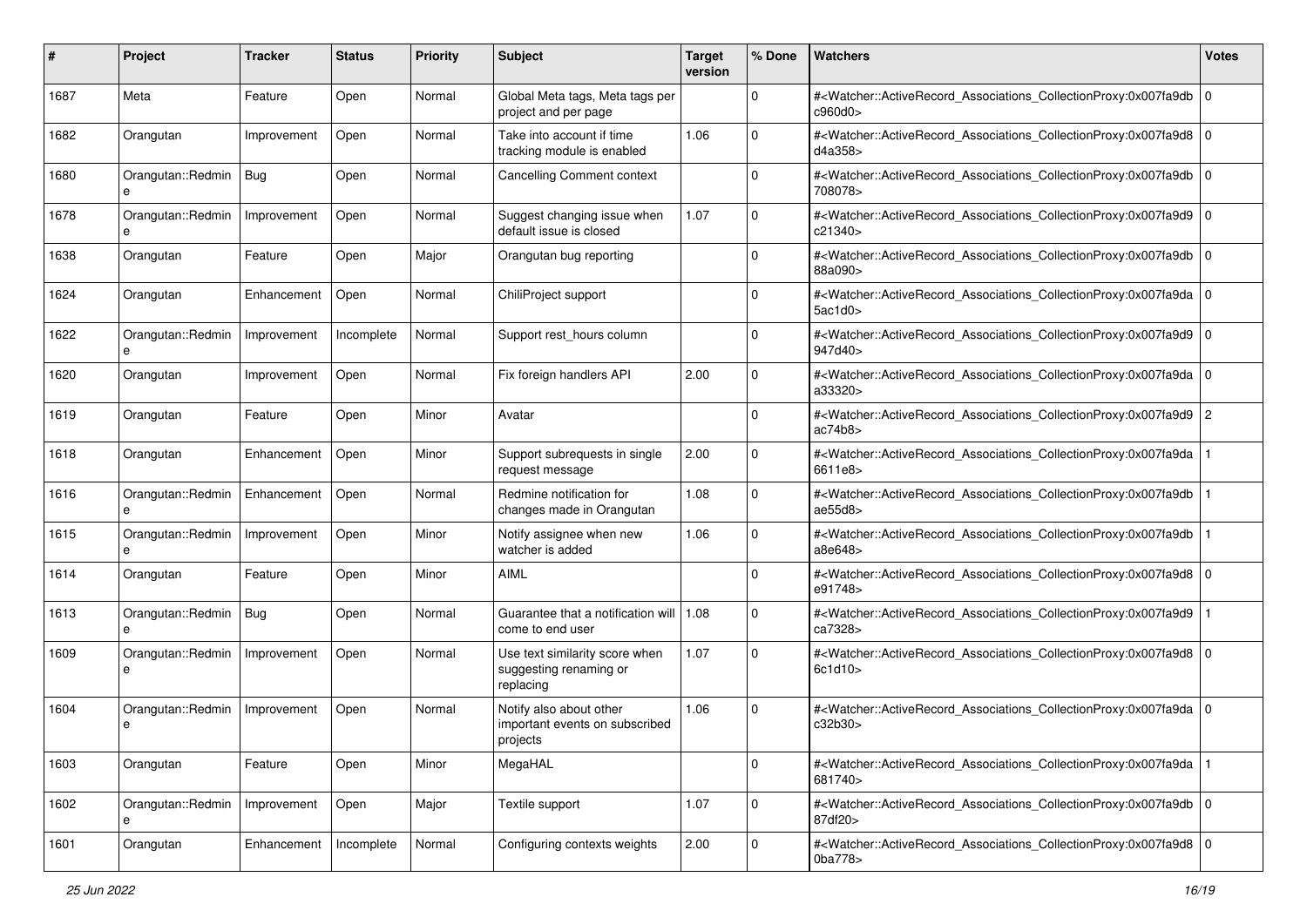| #    | Project                           | <b>Tracker</b> | <b>Status</b> | <b>Priority</b> | <b>Subject</b>                                                      | <b>Target</b><br>version | % Done      | <b>Watchers</b>                                                                                                                                          | <b>Votes</b> |
|------|-----------------------------------|----------------|---------------|-----------------|---------------------------------------------------------------------|--------------------------|-------------|----------------------------------------------------------------------------------------------------------------------------------------------------------|--------------|
| 1600 | Orangutan                         | Enhancement    | Open          | Minor           | Change configuration file format 2.00                               |                          | 0           | # <watcher::activerecord_associations_collectionproxy:0x007fa9d9 0<br=""  ="">908168&gt;</watcher::activerecord_associations_collectionproxy:0x007fa9d9> |              |
| 1597 | Orangutan::Redmin<br>e            | Improvement    | Open          | Normal          | Support Redmine 1.1.0 "No<br>events"                                | 1.08                     | $\mathbf 0$ | # <watcher::activerecord 0<br="" associations="" collectionproxy:0x007fa9db=""  ="">f0c058</watcher::activerecord>                                       |              |
| 1596 | Orangutan::Redmin<br>e            | Enhancement    | Open          | Minor           | PostgreSQL                                                          | 1.08                     | $\mathbf 0$ | # <watcher::activerecord_associations_collectionproxy:0x007fa9db 0<br="">d0c528&gt;</watcher::activerecord_associations_collectionproxy:0x007fa9db>      |              |
| 1586 | Orangutan                         | Improvement    | Open          | Normal          | Installation command line helper                                    | 1.08                     | $\Omega$    | # <watcher::activerecord_associations_collectionproxy:0x007fa9db 0<br="">86d760&gt;</watcher::activerecord_associations_collectionproxy:0x007fa9db>      |              |
| 1577 | Orangutan                         | Feature        | Open          | Minor           | Roster suggestions                                                  |                          | $\Omega$    | # <watcher::activerecord_associations_collectionproxy:0x007fa9da 0<br="">7e7080&gt;</watcher::activerecord_associations_collectionproxy:0x007fa9da>      |              |
| 1562 | Orangutan                         | Enhancement    | Open          | Normal          | Localisation                                                        | 2.00                     | $\Omega$    | # <watcher::activerecord 0<br="" associations="" collectionproxy:0x007fa9da=""  ="">228e78&gt;</watcher::activerecord>                                   |              |
| 1466 | Orangutan::Redmin<br>e            | Improvement    | Open          | Normal          | Hyperlinks in notifications                                         |                          | $\Omega$    | # <watcher::activerecord_associations_collectionproxy:0x007fa9db 0<br="">2701f0&gt;</watcher::activerecord_associations_collectionproxy:0x007fa9db>      |              |
| 1465 | Orangutan                         | Enhancement    | Open          | Minor           | Pagination                                                          |                          | $\Omega$    | # <watcher::activerecord_associations_collectionproxy:0x007fa9da 0<br="">2ea410&gt;</watcher::activerecord_associations_collectionproxy:0x007fa9da>      |              |
| 1464 | Orangutan                         | Feature        | Open          | Minor           | Ability to see Orangutan logs for<br>a user                         |                          | $\Omega$    | # <watcher::activerecord_associations_collectionproxy:0x007fa9d9<br>3385d0&gt;</watcher::activerecord_associations_collectionproxy:0x007fa9d9<br>        |              |
| 1352 | Orangutan::Redmin<br>e            | Feature        | Open          | Minor           | Start date changing                                                 | 1.07                     | $\Omega$    | # <watcher::activerecord 0<br="" associations="" collectionproxy:0x007fa9d9=""  ="">375b88&gt;</watcher::activerecord>                                   |              |
| 1337 | Orangutan::Redmin<br>e            | Feature        | Incomplete    | Minor           | Automatic time tracking                                             |                          | $\Omega$    | # <watcher::activerecord 0<br="" associations="" collectionproxy:0x007fa9da=""  ="">b8b178&gt;</watcher::activerecord>                                   |              |
| 1298 | Orangutan                         | Improvement    | Open          | Normal          | Context help for some<br>Orangutan messages                         |                          | $\Omega$    | # <watcher::activerecord_associations_collectionproxy:0x007fa9da 0<br=""  ="">e85068&gt;</watcher::activerecord_associations_collectionproxy:0x007fa9da> |              |
| 1159 | Orangutan::Redmin<br>$\mathbf{a}$ | Improvement    | Open          | Minor           | Support using numbers for<br>project list                           |                          | $\Omega$    | # <watcher::activerecord_associations_collectionproxy:0x007fa9db 0<br="">6a53d8&gt;</watcher::activerecord_associations_collectionproxy:0x007fa9db>      |              |
| 1107 | Orangutan::Redmin<br>e            | Improvement    | Open          | Minor           | Change default<br>project/issue/activity if no task is<br>available |                          | $\Omega$    | # <watcher::activerecord 0<br="" associations="" collectionproxy:0x007fa9db=""  ="">898910&gt;</watcher::activerecord>                                   |              |
| 1104 | Orangutan::Redmin                 | Feature        | Incomplete    | Minor           | Automatic overtime tracking                                         |                          | $\Omega$    | # <watcher::activerecord_associations_collectionproxy:0x007fa9db 0<br="">42d330&gt;</watcher::activerecord_associations_collectionproxy:0x007fa9db>      |              |
| 1089 | Orangutan                         | Improvement    | Open          | Minor           | Migrate to contexts<br>dependencies/relations from<br>weights       | 2.00                     | $\Omega$    | # <watcher::activerecord_associations_collectionproxy:0x007fa9da 0<br="">c3cba8&gt;</watcher::activerecord_associations_collectionproxy:0x007fa9da>      |              |
| 1083 | Orangutan::Redmin<br>e            | Feature        | Open          | Minor           | Help context(s) for Redmine text   1.08<br>formatting syntax        |                          | $\Omega$    | # <watcher::activerecord 0<br="" associations="" collectionproxy:0x007fa9db=""  ="">bfb8f0</watcher::activerecord>                                       |              |
| 1076 | Orangutan::Redmin<br>e            | Feature        | Open          | Minor           | Due date setting context                                            | 1.07                     | $\Omega$    | # <watcher::activerecord_associations_collectionproxy:0x007fa9d9 0<br="">f90238&gt;</watcher::activerecord_associations_collectionproxy:0x007fa9d9>      |              |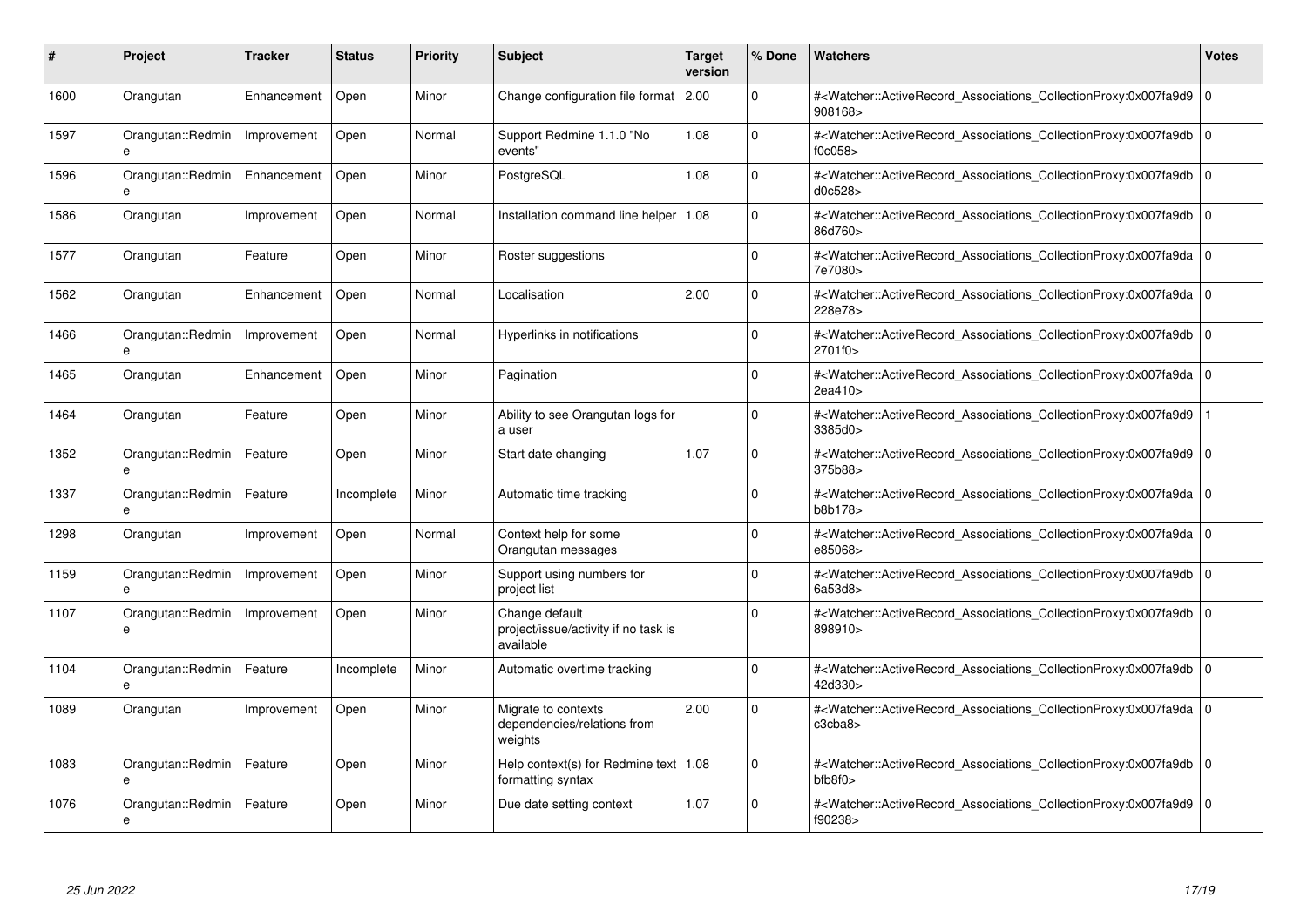| #             | Project                | <b>Tracker</b> | <b>Status</b> | <b>Priority</b> | <b>Subject</b>                                                                     | <b>Target</b><br>version | % Done              | <b>Watchers</b>                                                                                                                                                     | <b>Votes</b> |
|---------------|------------------------|----------------|---------------|-----------------|------------------------------------------------------------------------------------|--------------------------|---------------------|---------------------------------------------------------------------------------------------------------------------------------------------------------------------|--------------|
| 1075          | Orangutan              | Enhancement    | In Progress   | Minor           | Separate Orangutan core<br>(reusable bot code) from<br>Redmine code                | 2.00                     | $\mathbf{0}$        | # <watcher::activerecord_associations_collectionproxy:0x007fa9d8 0<br="">e11728&gt;</watcher::activerecord_associations_collectionproxy:0x007fa9d8>                 |              |
| 1051          | Orangutan::Redmin<br>e | Improvement    | Open          | Minor           | Allow applying only some tasks<br>by number from suggested list                    | 1.08                     | $\mathbf{0}$        | # <watcher::activerecord_associations_collectionproxy:0x007fa9d8 0<br="">849660&gt;</watcher::activerecord_associations_collectionproxy:0x007fa9d8>                 |              |
| 1040          | Orangutan::Redmin<br>e | Enhancement    | Open          | Normal          | Support all Redmine notification<br>types                                          | 1.06                     | 0                   | # <watcher::activerecord_associations_collectionproxy:0x007fa9d9 0<br=""  ="">b0a538&gt;</watcher::activerecord_associations_collectionproxy:0x007fa9d9>            |              |
| 1038          | Orangutan::Redmin<br>e | Improvement    | Open          | Minor           | More flexible syntax for adding<br>past tasks/entries                              |                          | 0                   | # <watcher::activerecord_associations_collectionproxy:0x007fa9d8 0<br=""  ="">96d3c0&gt;</watcher::activerecord_associations_collectionproxy:0x007fa9d8>            |              |
| 1029          | Orangutan::Redmin<br>e | Improvement    | Open          | Minor           | Respect user's Redmine<br>notifications settings                                   | 1.06                     | 0                   | # <watcher::activerecord_associations_collectionproxy:0x007fa9db 0<br=""  ="">2dd0c0&gt;</watcher::activerecord_associations_collectionproxy:0x007fa9db>            |              |
| 1028          | Orangutan              | Feature        | Incomplete    | Minor           | Recognizing English text<br>accidentally entered with<br>different keyboard layout |                          | $\Omega$            | # <watcher::activerecord_associations_collectionproxy:0x007fa9db<br>a95c40&gt;</watcher::activerecord_associations_collectionproxy:0x007fa9db<br>                   |              |
| 1022          | Orangutan::Redmin<br>e | Feature        | Incomplete    | Minor           | Changing issue status<br>depending on user presence                                |                          | 0                   | # <watcher::activerecord_associations_collectionproxy:0x007fa9db 0<br=""  ="">d991f8&gt;</watcher::activerecord_associations_collectionproxy:0x007fa9db>            |              |
| 994           | Orangutan              | Enhancement    | Open          | Minor           | Topics or response modes                                                           | 2.00                     | $\Omega$            | # <watcher::activerecord_associations_collectionproxy:0x007fa9db 0<br=""  ="">cf9dd8&gt;</watcher::activerecord_associations_collectionproxy:0x007fa9db>            |              |
| 984           | Orangutan              | Feature        | Open          | Minor           | Survey context                                                                     |                          | $\Omega$            | # <watcher::activerecord_associations_collectionproxy:0x007fa9d9 0<br="">9cce78&gt;</watcher::activerecord_associations_collectionproxy:0x007fa9d9>                 |              |
| 974           | Orangutan              | Enhancement    | Open          | Minor           | Rich text/formatting support                                                       | 2.00                     | 0                   | # <watcher::activerecord_associations_collectionproxy:0x007fa9da 3<br="">25d1a0&gt;</watcher::activerecord_associations_collectionproxy:0x007fa9da>                 |              |
| 973           | Orangutan::Redmin<br>e | Improvement    | Open          | Minor           | Issue description change<br>notification                                           | 1.08                     | $\Omega$            | # <watcher::activerecord_associations_collectionproxy:0x007fa9da 0<br="">c7c690&gt;</watcher::activerecord_associations_collectionproxy:0x007fa9da>                 |              |
| 971           | Orangutan::Redmin<br>e | Improvement    | Incomplete    | Minor           | Confirm before taking text as a<br>task/entry description                          |                          | $\Omega$            | # <watcher::activerecord_associations_collectionproxy:0x007fa9d4<br>2d1538&gt;</watcher::activerecord_associations_collectionproxy:0x007fa9d4<br>                   |              |
| 969           | Orangutan::Redmin<br>e | Feature        | Open          | Minor           | Editing comments                                                                   | 1.08                     | $\mathbf 0$         | # <watcher::activerecord_associations_collectionproxy:0x007fa9d4 2<br="">7e3238&gt;</watcher::activerecord_associations_collectionproxy:0x007fa9d4>                 |              |
| 941           | Orangutan              | Feature        | Open          | Minor           | Support Google calendar                                                            |                          | 0                   | # <watcher::activerecord_associations_collectionproxy:0x007fa9d5 0<br="">b15b30</watcher::activerecord_associations_collectionproxy:0x007fa9d5>                     |              |
| 936           | Orangutan              | Improvement    | In Progress   | Normal          | Documentation                                                                      |                          | 30                  | # <watcher::activerecord_associations_collectionproxy:0x007fa9d4 0<br="">27eb80&gt;</watcher::activerecord_associations_collectionproxy:0x007fa9d4>                 |              |
| 935           | Orangutan              | Feature        | Open          | Minor           | Invalid keyboard layout<br>translator                                              |                          | 0                   | # <watcher::activerecord_associations_collectionproxy:0x007fa9d5 0<br=""  ="">d4a388&gt;</watcher::activerecord_associations_collectionproxy:0x007fa9d5>            |              |
| 918           | Orangutan              | Improvement    | Open          | Normal          | Profiler/optimization                                                              | 1.07                     | $\mathsf{O}\xspace$ | # <watcher::activerecord_associations_collectionproxy:0x007fa9d6 0<br=""  ="">15b288&gt;</watcher::activerecord_associations_collectionproxy:0x007fa9d6>            |              |
| $ 910\rangle$ | Orangutan              | Enhancement    | Open          | Minor           | Subjects or make Orangutan<br>remember issue id, project etc                       | 2.00                     | $\overline{0}$      | # <watcher::activerecord_associations_collectionproxy:0x007fa9d4 0<br=""  ="">d5eb90&gt;</watcher::activerecord_associations_collectionproxy:0x007fa9d4>            |              |
| 895           | Orangutan::Redmin      | Feature        | Open          | Normal          | Changing custom fields and<br>other issue properties                               | 1.07                     | $\pmb{0}$           | # <watcher::activerecord_associations_collectionproxy:0x007fa9d4 1<br=""  ="">chec08<sub>&gt;</sub></watcher::activerecord_associations_collectionproxy:0x007fa9d4> |              |